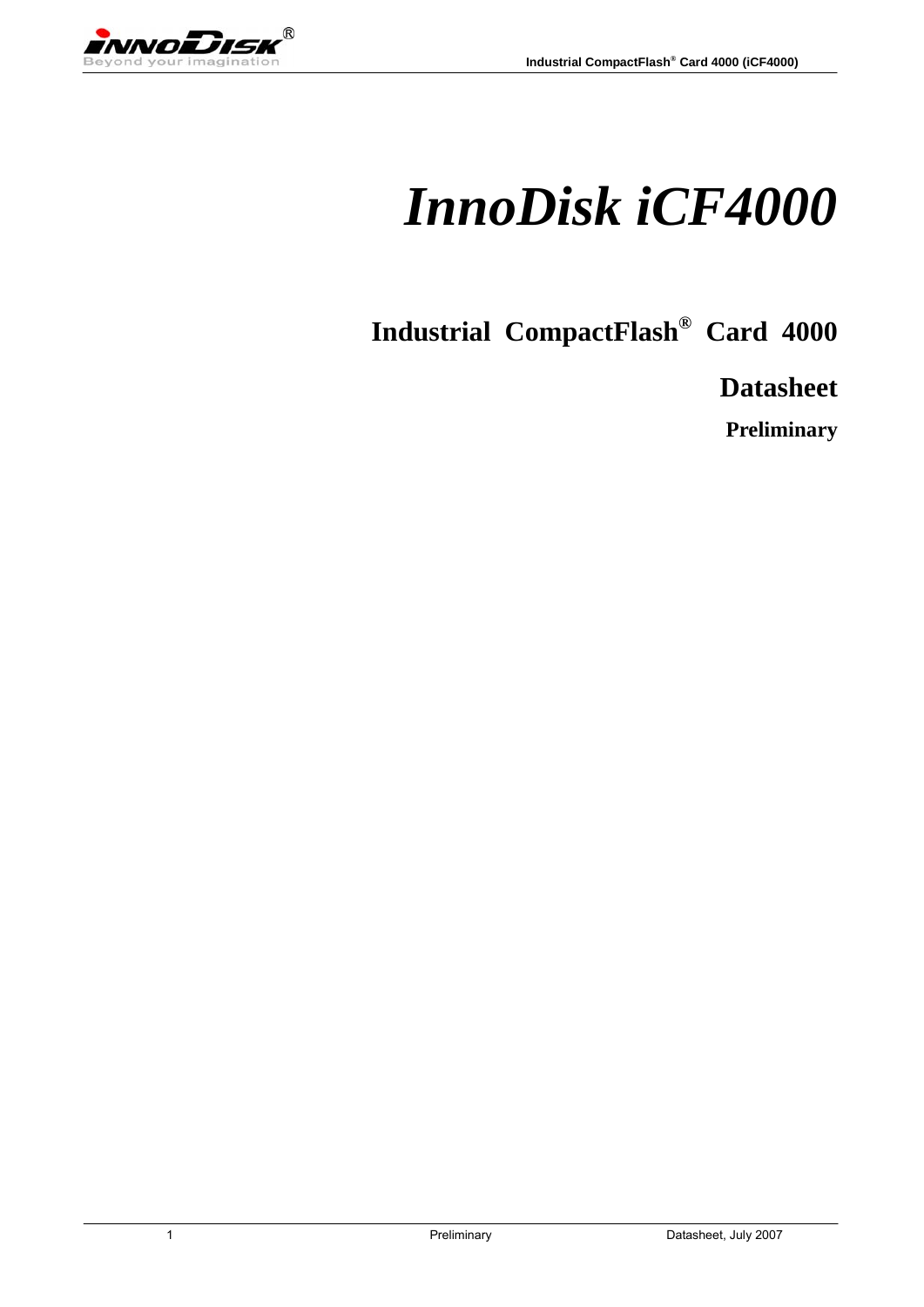

# **Table of contents**

| 1.  |         |         |  |
|-----|---------|---------|--|
| 2.  |         |         |  |
| 3.  |         |         |  |
| 4.  |         |         |  |
| 5.  |         |         |  |
| 5.1 |         |         |  |
| 5.2 |         |         |  |
| 5.3 |         |         |  |
|     | 5, 3, 1 |         |  |
|     | 5.3.2   |         |  |
|     | 5,3,3   |         |  |
|     | 5.3.4   |         |  |
| 5.4 |         |         |  |
| 5.5 |         |         |  |
|     | 5.5.1   |         |  |
|     | 5.5.2   |         |  |
|     | 5.5.3   |         |  |
|     | 5.5.3.1 |         |  |
|     | 5.5.3.2 |         |  |
|     |         | 5.5.3.3 |  |
|     |         |         |  |
|     | 5.5.3.4 |         |  |
|     | 5.5.3.5 |         |  |
|     | 5.5.3.6 |         |  |
|     | 5.5.3.7 |         |  |
|     | 5.5.3.8 |         |  |
|     | 5.5.3.9 |         |  |
| 5.6 |         |         |  |
| 5.7 |         |         |  |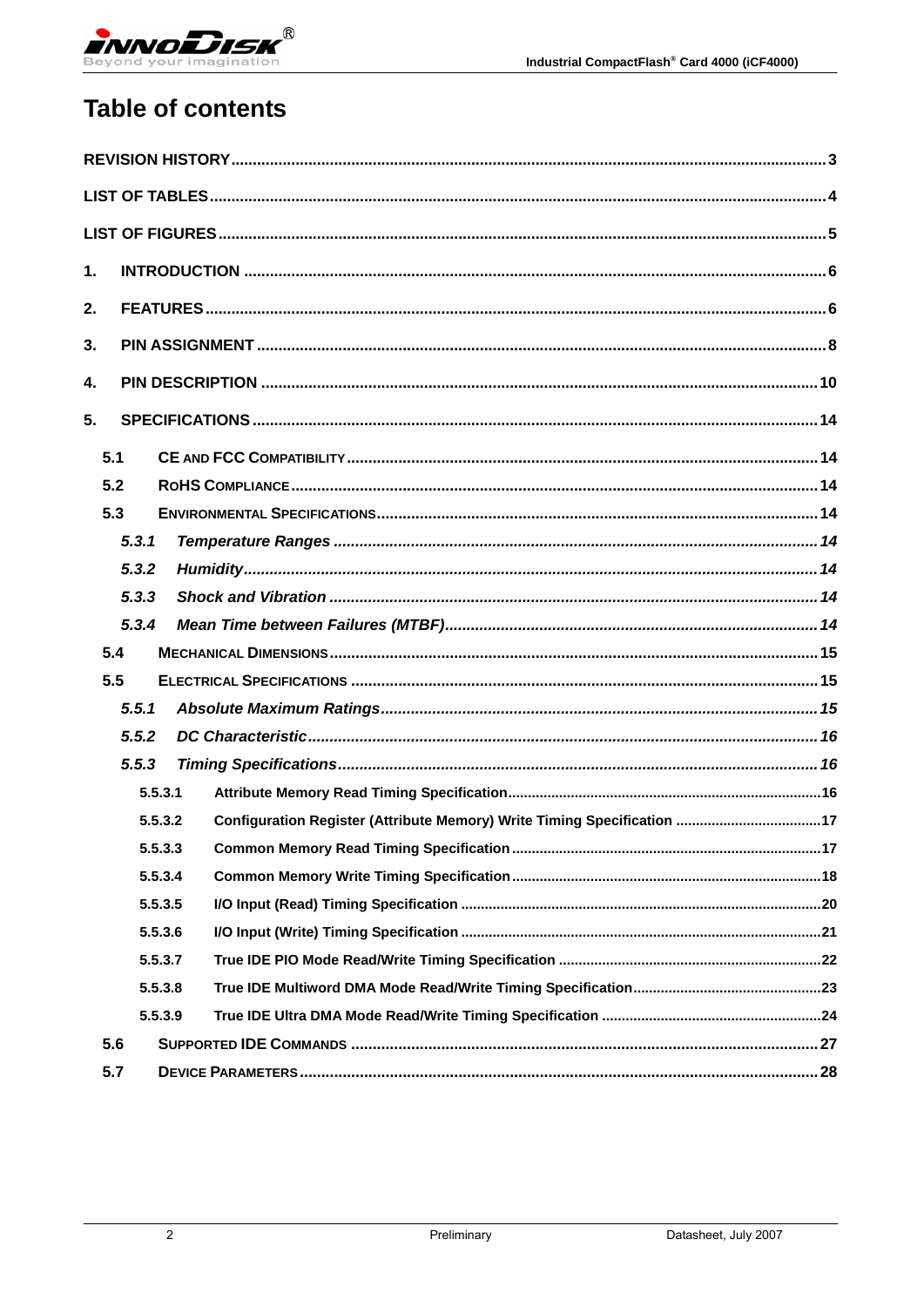<span id="page-2-0"></span>

# **REVISION HISTORY**

| <b>Revision</b> | <b>Description</b> | <b>Date</b>      |
|-----------------|--------------------|------------------|
| 0.0             | <b>Preliminary</b> | <b>July 2007</b> |
|                 |                    |                  |
|                 |                    |                  |
|                 |                    |                  |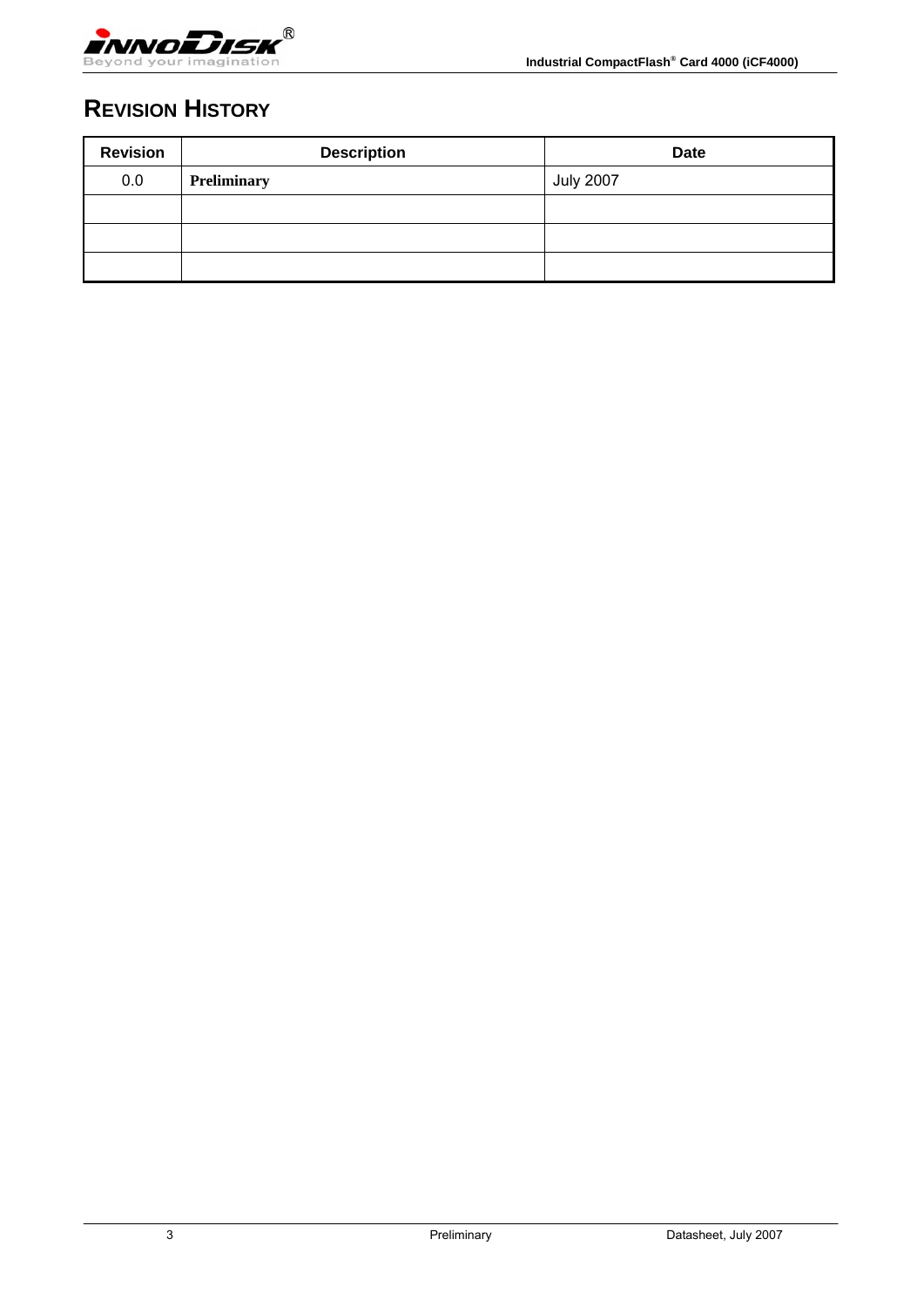<span id="page-3-0"></span>

# **List of Tables**

| TABLE 9: CONFIGURATION REGISTER (ATTRIBUTE MEMORY) WRITE TIMING 17    |  |
|-----------------------------------------------------------------------|--|
|                                                                       |  |
|                                                                       |  |
|                                                                       |  |
|                                                                       |  |
|                                                                       |  |
| TABLE 15: READ/WRITE TIMING SPECIFICATIONS, MULTIWORD DMA MODE 0-4 24 |  |
|                                                                       |  |
|                                                                       |  |
|                                                                       |  |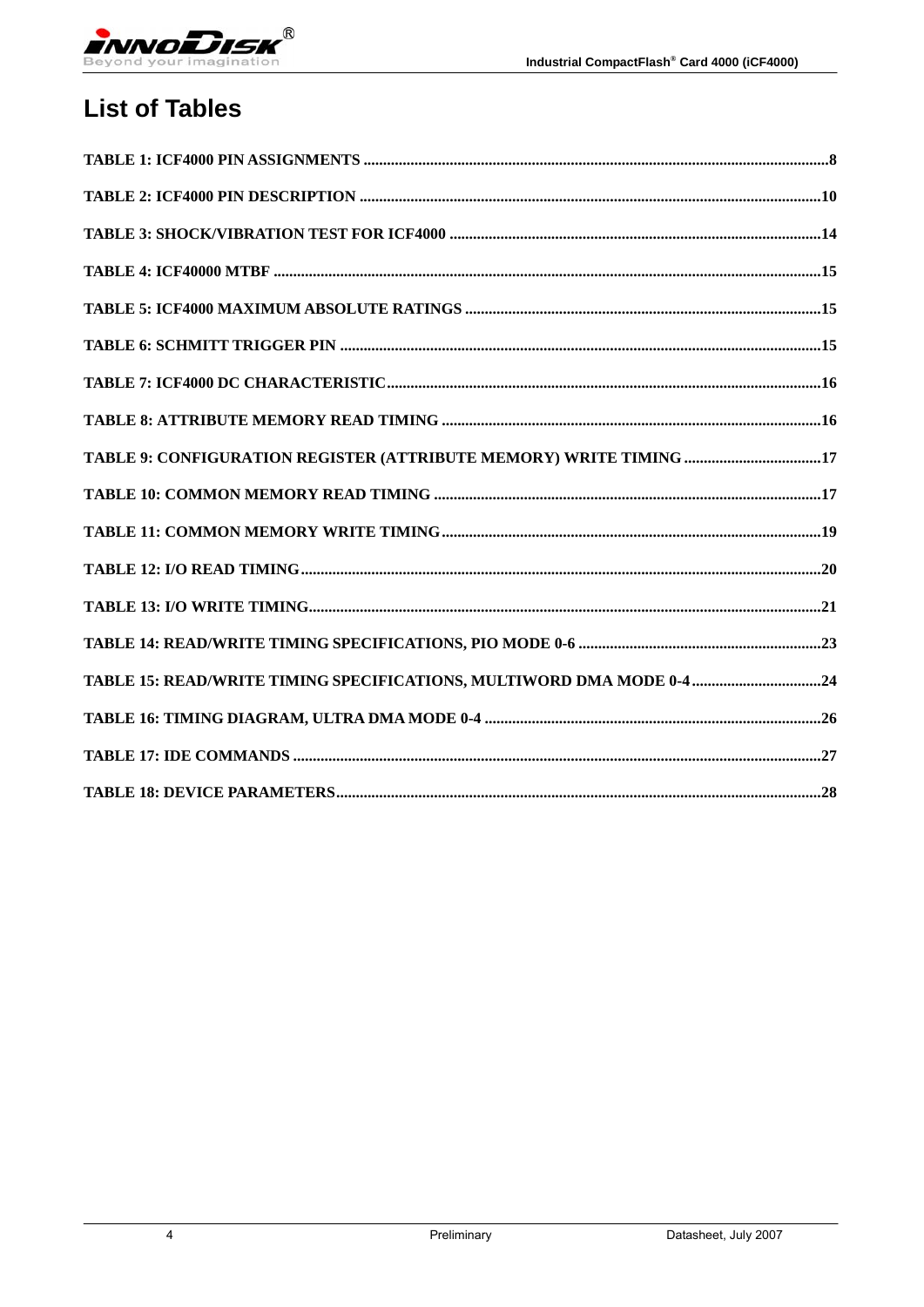<span id="page-4-0"></span>

# **List of Figures**

| FIGURE 3: CONFIGURATION REGISTER (ATTRIBUTE MEMORY) WRITE TIMING DIAGRAM 17 |  |
|-----------------------------------------------------------------------------|--|
|                                                                             |  |
|                                                                             |  |
|                                                                             |  |
|                                                                             |  |
|                                                                             |  |
|                                                                             |  |
|                                                                             |  |
| FIGURE 11: ULTRA DMA MODE DATA-OUT BURST INITIATION TIMING DIAGRAM 25       |  |
|                                                                             |  |
| FIGURE 13: SUSTAINED ULTRA DMA MODE DATA-OUT BURST TIMING DIAGRAM 26        |  |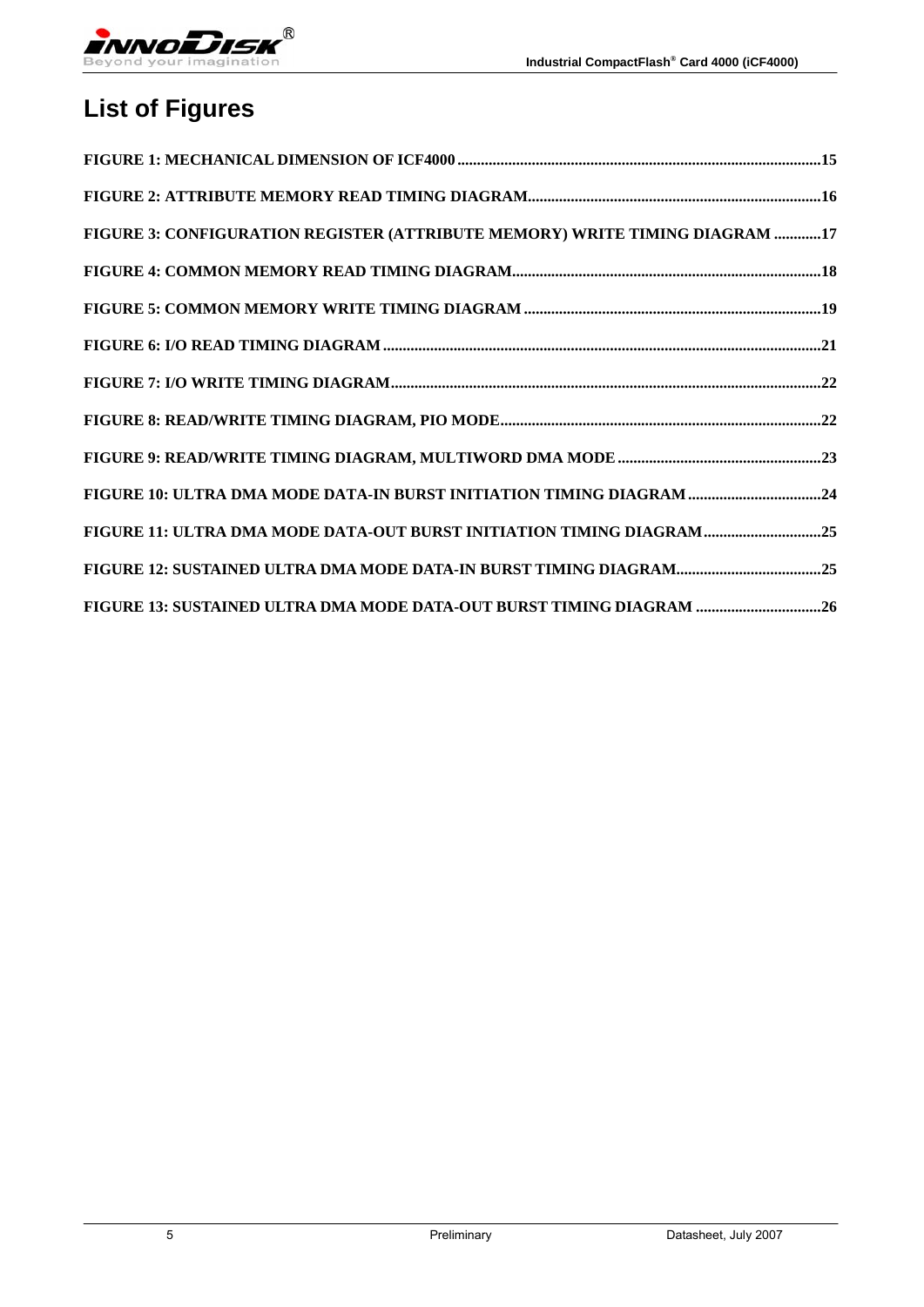### <span id="page-5-0"></span>**1. Introduction**

The InnoDisk Industrial CompactFlash® 4000 Memory Card (iCF4000) products provide high capacity solid-state flash memory that electrically complies with the Personal Computer Memory Card International Association (PCMCIA) ATA (PC Card ATA) standard. (In Japan, the applicable standards group is JEIDA.) The CompactFlash® and PCMCIA cards support True IDE Mode that is electrically compatible with an IDE disk drive. The original CF form factor card can be used in any system that has a CF slot. Designed to replace traditional rotating disk drives, InnoDisk Industrial CompactFlash® 4000 Memory Cards are embedded solid-state data storage systems for mobile computing and the industrial work place. These Industrial CompactFlash<sup>®</sup> feature an extremely lightweight, reliable, low-profile form factor.

Industrial CompactFlash® 4000 (iCF4000) supports advanced PIO (0-6), Multiword DMA (0-4), Ultra DMA (0-4) transfer modes, multi-sector transfers, and LBA addressing.

### **2. Features**

The Industrial ATA products provide the following system features:

- ‧ Capacities: 32MB, 64MB, 128MB, 256MB, 512MB, 1GB, 2GB, 4GB and 8GB
- Fully compatible with CompactFlash<sup>®</sup> specification version 3.0
- ‧ Fully compatible with PC Card Standard.
- ‧ Fully compatible with the IDE standard interface, ATA Standard
- Three access modes
	- PC Card Memory Mode
	- PC Card I/O Mode
	- True IDE Mode
- ‧ High reliability based on the internal ECC (Error Correction Code) function
- $+3.3V/+5V$  single power supply operation
- ‧ Support Auto Stand-by and Sleep Mode.
- ‧ Support transfer modes: PIO(0-6), Multiword DMA (0-4) and Ultra DMA(0-4)
- $MTBF > 3,000,000$  hours
- Minimum 10,000 insertions
- Endurance: 2,000,000 Program/Erase Cycles
- R/W performance:
	- 32MB, 64MB, 128MB, 256MB, 512MB, 1GB, 2GB: Single Channel Mode
		- Read: 20MBytes/s. (MAX)
		- ◆ Write: 8MBytes/s (MAX)
	- 2GB, 4GB, 8GB: Dual Channel Mode
		- ◆ Read: 40Mbytes/s. (MAX)
		- Write: 20Mbytes/s (MAX)
- ‧ Operating temperature range:
	- Standard Grade: -10 $^{\circ}$ C ~ +70 $^{\circ}$ C
	- Industrial Grade: -40 $\degree$ C ~ +85 $\degree$ C
- ‧ Storage temperature range: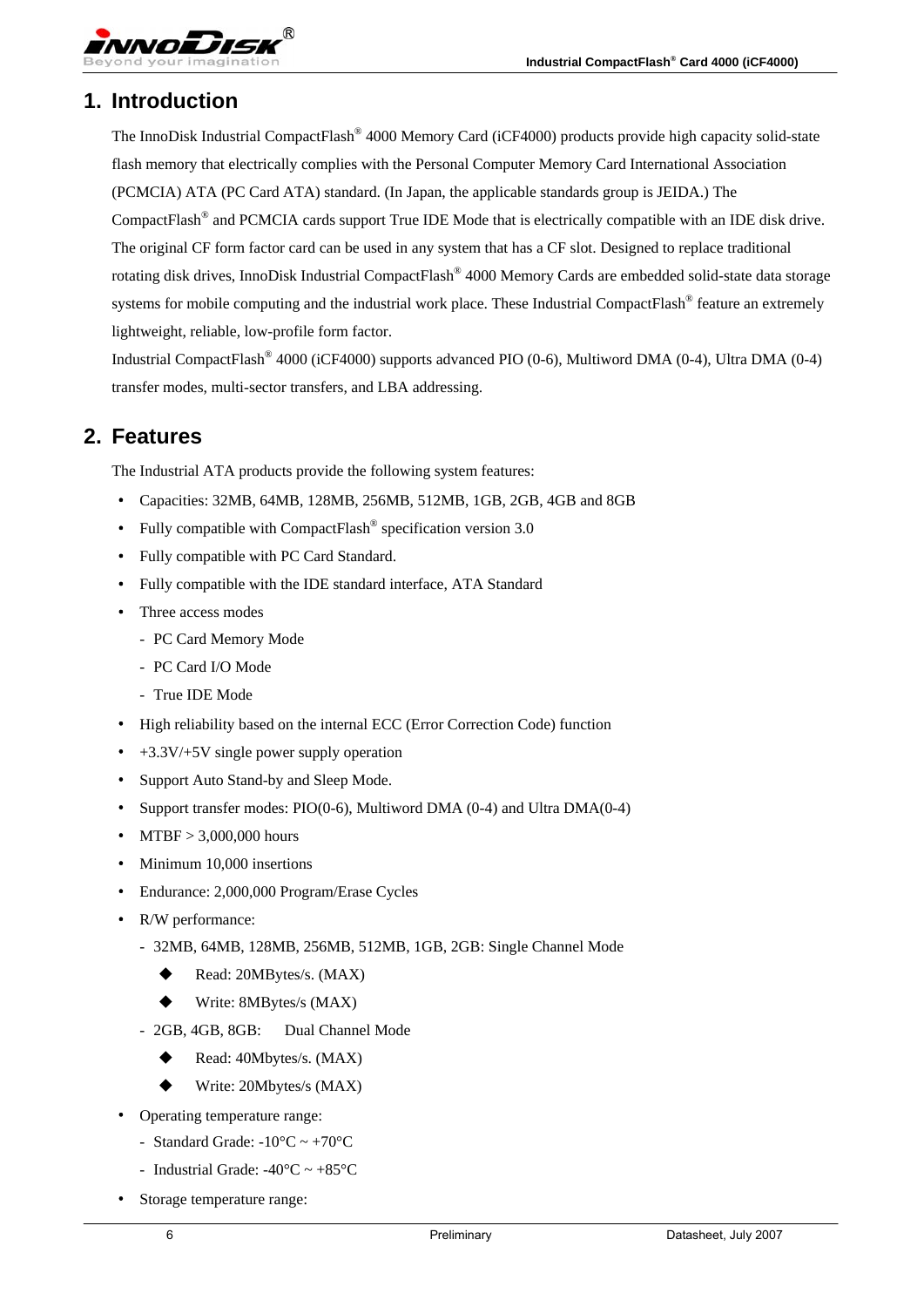

- Standard Grade:  $-40^{\circ}$ C ~  $+95^{\circ}$ C
- Industrial Grade:  $-40^{\circ}$ C ~  $+95^{\circ}$ C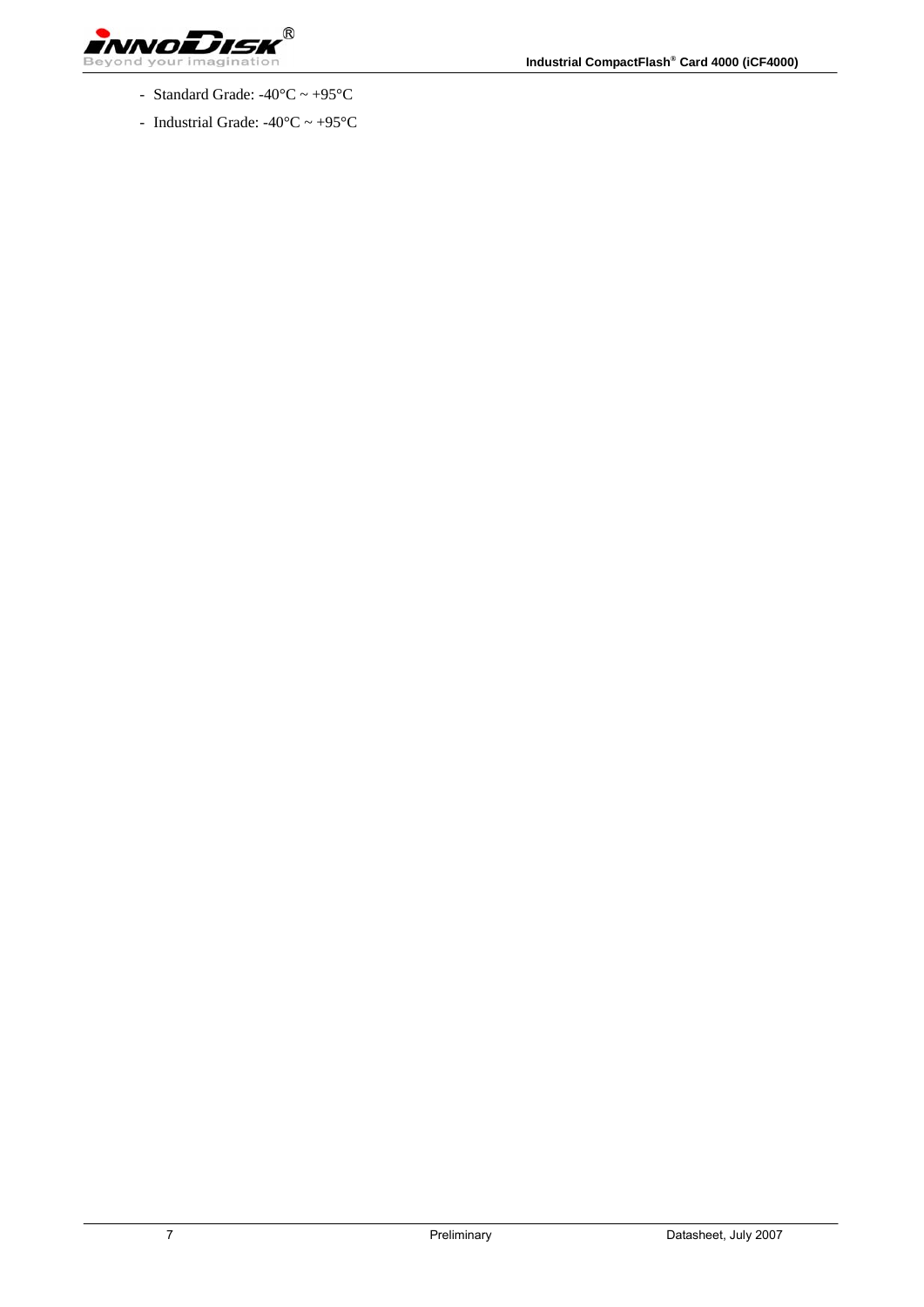<span id="page-7-0"></span>

# **3. Pin Assignment**

See Table 1 for iCF4000 pin assignments.

|                | PC Card Memory Mode |              |                | PC Card I/O Mode |              | <b>True IDE Mode</b>    |                       |                |
|----------------|---------------------|--------------|----------------|------------------|--------------|-------------------------|-----------------------|----------------|
| Pin No.        | Name                | I/O          | Pin No.        | Name             | I/O          | Pin No.                 | Name                  | VO             |
| 1              | <b>GND</b>          |              | 1              | <b>GND</b>       |              | 1                       | <b>GND</b>            |                |
| 2              | D <sub>03</sub>     | I/O          | $\overline{c}$ | D <sub>03</sub>  | I/O          | $\overline{\mathbf{c}}$ | D <sub>03</sub>       | I/O            |
| 3              | D04                 | I/O          | 3              | D04              | I/O          | 3                       | D04                   | I/O            |
| 4              | D <sub>05</sub>     | I/O          | $\overline{4}$ | D <sub>05</sub>  | I/O          | 4                       | D <sub>05</sub>       | I/O            |
| 5              | D06                 | I/O          | 5              | D <sub>06</sub>  | I/O          | 5                       | D <sub>06</sub>       | I/O            |
| 6              | D07                 | I/O          | 6              | D07              | I/O          | 6                       | D07                   | I/O            |
| $\overline{7}$ | $-CE1$              | $\mathbf{I}$ | $\overline{7}$ | $-CE1$           | $\mathbf{I}$ | $\overline{7}$          | $-CS0$                | $\mathsf{I}$   |
| 8              | A10                 | $\mathbf{I}$ | 8              | A10              | $\mathbf{I}$ | 8                       | $A10^2$               | T              |
| 9              | -OE                 | $\mathbf{I}$ | 9              | $-OE$            | $\mathbf{I}$ | 9                       | -ATA SEL              | L              |
| 10             | A09                 | $\mathbf{I}$ | 10             | A09              | $\mathbf{I}$ | 10                      | $A09^2$               | $\mathbf{I}$   |
| 11             | A08                 | $\mathbf{I}$ | 11             | A08              | T            | 11                      | $\mathsf{A08}^2$      | $\overline{1}$ |
| 12             | A07                 | $\mathbf{I}$ | 12             | A07              | $\mathbf{I}$ | 12                      | A07 <sup>2</sup>      | $\mathbf{I}$   |
| 13             | <b>VCC</b>          |              | 13             | <b>VCC</b>       |              | 13                      | <b>VCC</b>            |                |
| 14             | A06                 | $\mathbf{I}$ | 14             | A06              | $\mathbf{I}$ | 14                      | $\mathsf{A06}^2$      | I              |
| 15             | A05                 | $\mathbf{I}$ | 15             | A05              | $\mathbf{I}$ | 15                      | $A05^2$               | T              |
| 16             | A04                 | $\mathbf{I}$ | 16             | A04              | $\mathbf{I}$ | 16                      | $A04^2$               | T              |
| 17             | A03                 | $\mathbf{I}$ | 17             | A03              | $\mathbf{I}$ | 17                      | A03 <sup>2</sup>      | T              |
| 18             | A02                 | $\mathbf{I}$ | 18             | A02              | $\mathbf{I}$ | 18                      | A02                   | T              |
| 19             | A01                 | $\mathbf{I}$ | 19             | A01              | J.           | 19                      | A01                   | T              |
| 20             | A00                 | $\mathbf{I}$ | 20             | A00              | $\mathbf{I}$ | 20                      | A00                   | $\mathbf{I}$   |
| 21             | D <sub>00</sub>     | I/O          | 21             | D <sub>00</sub>  | I/O          | 21                      | D <sub>0</sub>        | I/O            |
| 22             | D01                 | I/O          | 22             | D01              | I/O          | 22                      | D01                   | I/O            |
| 23             | D <sub>02</sub>     | I/O          | 23             | D <sub>02</sub>  | I/O          | 23                      | D <sub>02</sub>       | I/O            |
| 24             | <b>WP</b>           | $\circ$      | 24             | $-IOIS16$        | O            | 24                      | $-IOCS16$             | O              |
| 25             | $-CD2$              | O            | 25             | $-CD2$           | O            | 25                      | $-CD2$                | O              |
| 26             | $-CD1$              | O            | 26             | $-CD1$           | O            | 26                      | $-CD1$                | $\circ$        |
| 27             | D11 <sup>1</sup>    | I/O          | 27             | D11 <sup>1</sup> | I/O          | 27                      | D11 <sup>1</sup>      | I/O            |
| 28             | $D12^1$             | I/O          | 28             | $D12^1$          | I/O          | 28                      | $D12^1$               | I/O            |
| 29             | D13 <sup>1</sup>    | I/O          | 29             | D13 <sup>1</sup> | I/O          | 29                      | D13 <sup>1</sup>      | I/O            |
| 30             | D14 <sup>1</sup>    | I/O          | 30             | D14 <sup>1</sup> | I/O          | 30                      | D14 <sup>1</sup>      | I/O            |
| 31             | $D15^1$             | I/O          | 31             | $D15^1$          | I/O          | 31                      | $D15^1$               | I/O            |
| 32             | $-CE21$             | $\mathbf{I}$ | 32             | $-CE21$          | $\mathbf{I}$ | 32                      | $-CS11$               | L              |
| 33             | $-VS1$              | O            | 33             | -VS1             | O            | 33                      | $-VS1$                | O              |
|                |                     |              |                |                  |              |                         | -IORD <sup>7</sup>    |                |
| 34             | $-IORD$             | $\mathbf{I}$ | 34             | -IORD            | $\mathsf{I}$ | 34                      | HSTROBE <sup>8</sup>  | L              |
|                |                     |              |                |                  |              |                         | -HDMARDY <sup>9</sup> |                |
|                |                     |              | 35             |                  | $\mathbf{I}$ |                         | $-IOWR7$              |                |
| 35             | -IOWR               | T            |                | -IOWR            |              | 35                      | STOP <sup>8, 9</sup>  | T              |
| 36             | -WE                 | $\mathbf{I}$ | 36             | $-WE$            | $\mathbf{I}$ | 36                      | $-WE3$                | L              |
| 37             | <b>READY</b>        | $\circ$      | 37             | $-IREQ$          | $\circ$      | 37                      | <b>INTRQ</b>          | $\circ$        |
| 38             | VCC                 |              | 38             | <b>VCC</b>       |              | 38                      | VCC                   |                |
| 39             | $-CSEL5$            | $\mathbf{I}$ | 39             | -CSEL $^5$       | $\mathbf{I}$ | 39                      | $-CSEL$               | L              |
| 40             | $-VS2$              | $\circ$      | 40             | $-VS2$           | $\mathsf O$  | 40                      | $-VS2$                | $\circ$        |
| 41             | <b>RESET</b>        | $\mathbf{I}$ | 41             | <b>RESET</b>     | $\mathbf{I}$ | 41                      | -RESET                | $\mathbf{I}$   |
|                |                     |              |                |                  |              |                         | $\mathsf{IONDY}^1$    |                |
| 42             | -WAIT               | $\circ$      | 42             | -WAIT            | O            | 42                      | -DDMARD $Y^8$         | O              |
|                |                     |              |                |                  |              |                         | DSTROBE <sup>9</sup>  |                |
| 43             | -INPACK             | $\mathsf O$  | 43             | -INPACK          | $\circ$      | 43                      | <b>DMARQ</b>          | O              |
| 44             | $-$ REG             | $\mathbf{I}$ | 44             | $-REG$           | $\mathbf{I}$ | 44                      | -DMAC $K^6$           | $\mathbf{I}$   |
| 45             | BVD <sub>2</sub>    | $\circ$      | 45             | -SPKR            | $\circ$      | 45                      | $-DASP$               | I/O            |
| $\bf 8$        |                     |              |                | Preliminary      |              |                         | Datasheet, July 2007  |                |

#### *Table 1: iCF4000 Pin Assignments*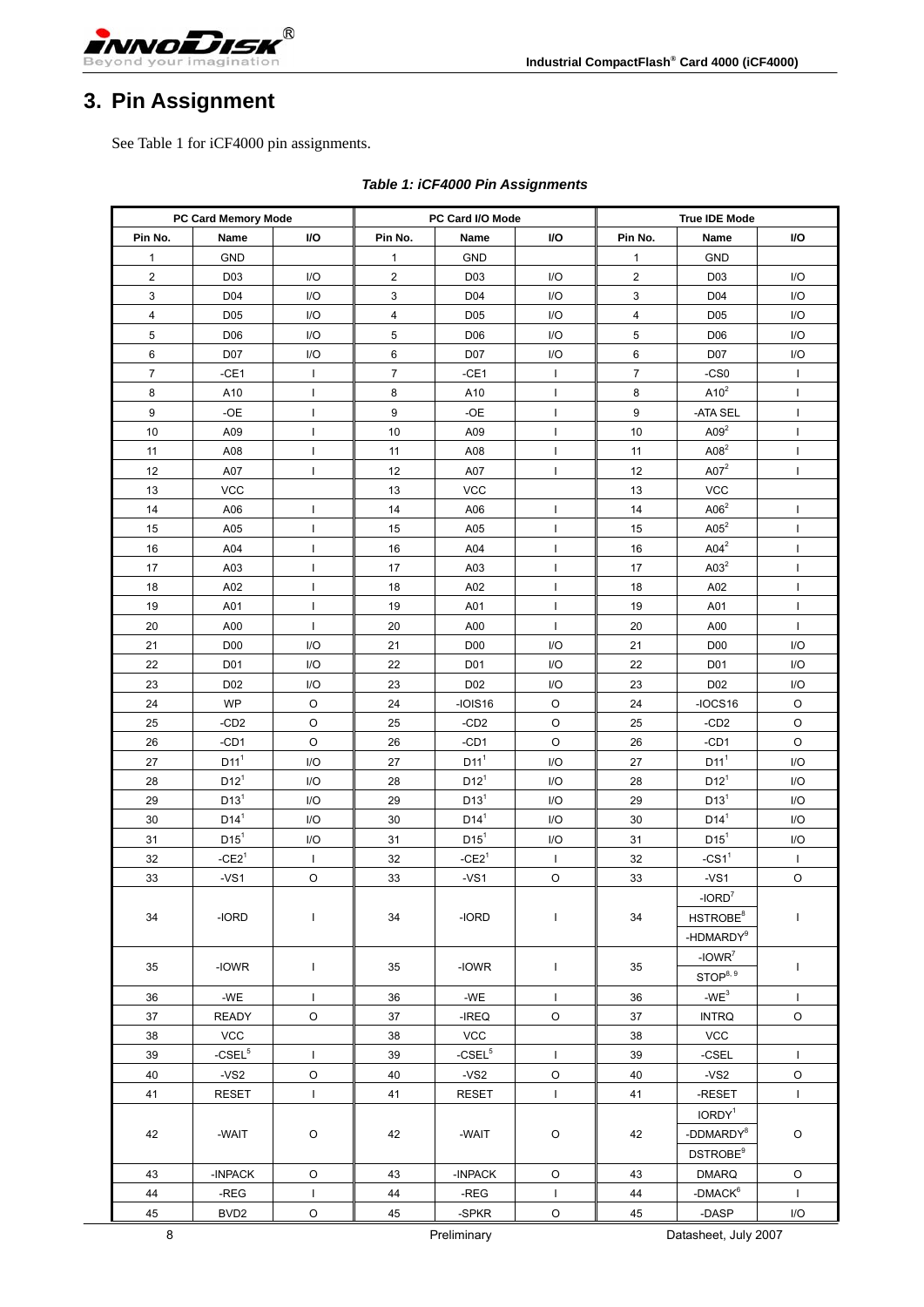

#### **Industrial CompactFlash® Card 4000 (iCF4000)**

| 46 | BVD1             |     | 46 | -STSCHG         | ◡   | 46 | -PDIAG          | 1/O |
|----|------------------|-----|----|-----------------|-----|----|-----------------|-----|
| 47 | D08 <sup>1</sup> | 1/O | 47 | D08             | $U$ | 47 | D08             | 1/O |
| 48 | D09 <sup>1</sup> | I/O | 48 | D <sub>09</sub> | 1/O | 48 | D <sub>09</sub> | 1/C |
| 49 | D10 <sup>1</sup> | 1/O | 49 | D <sub>10</sub> | 1/O | 49 | D10             | 1/O |
| 50 | <b>GND</b>       |     | 50 | <b>GND</b>      |     | 50 | <b>GND</b>      |     |

Note:

- 1) These signals are required only for 16 bit accesses and not required when installed in 8 bit systems. Devices should allow for 3-state signals not to consume current.
- 2) The signal should be grounded by the host.
- 3) The signal should be tied to VCC by the host.
- 4) The mode is optional for CF+ Cards, but required for CompactFlash**®** Storage Cards.
- 5) The -CSEL signal is ignored by the card in PC Card modes. However, because it is not pulled up on the card in these modes, it should not be left floating by the host in PC Card modes. In these modes, the pin should be connected by the host to PC Card A25 or grounded by the host.
- 6) If DMA operations are not used, the signal should be held high or tied to VCC by the host. For proper operation in older hosts: while DMA operations are not active, the card shall ignore this signal, including a floating condition
- 7) Signal usage in True IDE Mode except when Ultra DMA mode protocol is active.
- 8) Signal usage in True IDE Mode when Ultra DMA mode protocol DMA Write is active.
- 9) Signal usage in True IDE Mode when Ultra DMA mode protocol DMA Read is active.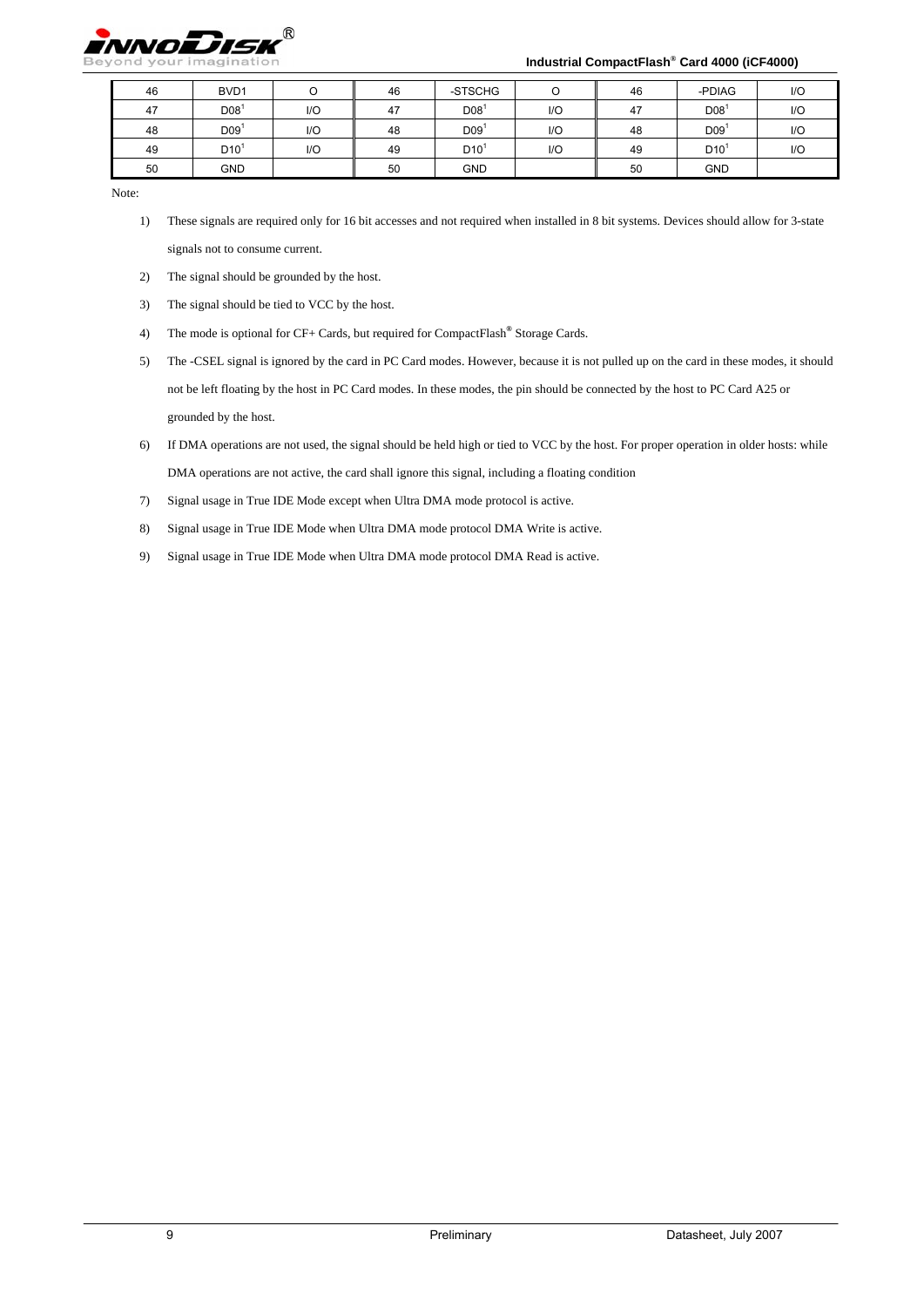<span id="page-9-0"></span>

# **4. Pin Description**

Table 2 describes the pin descriptions for iCF4000

| Pin No.                                               | <b>Pin Name</b>                         | <b>VO</b> | Mode                      | <b>Description</b>                                                                                                                                                                                                                                                                                                                                                                 |
|-------------------------------------------------------|-----------------------------------------|-----------|---------------------------|------------------------------------------------------------------------------------------------------------------------------------------------------------------------------------------------------------------------------------------------------------------------------------------------------------------------------------------------------------------------------------|
| 8.<br>10, 11,<br>12, 14, 15,<br>16, 17, 18,<br>19, 20 | $A10 - A0$                              |           | PC Card<br>Memory<br>Mode | These address lines along with the -REG signal are used to select the following: The I/O<br>port address registers within the CompactFlash® Storage Card or CF+ Card, the memory<br>mapped port address registers within the CompactFlash® Storage Card or CF+ Card, a<br>byte in the card's information structure and its configuration control and status registers.             |
| 10, 11,<br>8.<br>12, 14, 15,<br>16, 17, 18,<br>19, 20 | $\mathbf{I}$<br>$A10 - A0$<br>$A2 - A0$ |           | PC Card<br>I/O Mode       | This signal is the same as the PC Card Memory Mode signal.                                                                                                                                                                                                                                                                                                                         |
| 18, 19, 20                                            |                                         |           | True IDE<br>Mode          | In True IDE Mode, only A[2:0] are used to select the one of eight<br>registers in the Task File, the remaining address lines should be<br>grounded by the host.                                                                                                                                                                                                                    |
|                                                       | BVD1                                    |           | PC Card<br>Memory<br>Mode | This signal is asserted high, as BVD1 is not supported.                                                                                                                                                                                                                                                                                                                            |
| 46                                                    | -STSCHG                                 | I/O       | PC Card<br>I/O Mode       | This signal is asserted low to alert the host to changes in the READY and Write Protect<br>states, while the I/O interface is configured. Its use is controlled by the Card configuration<br>and Status Register.                                                                                                                                                                  |
|                                                       | -PDIAG                                  |           | True IDE<br>Mode          | In the True IDE Mode, this input / output is the Pass Diagnostic signal in the Master / Slave<br>handshake protocol.                                                                                                                                                                                                                                                               |
|                                                       | BVD <sub>2</sub>                        |           | PC Card<br>Memory<br>Mode | This signal is asserted high, as BVD2 is not supported.                                                                                                                                                                                                                                                                                                                            |
| 45                                                    | -SPKR                                   | I/O       | PC Card<br>I/O Mode       | This line is the Binary Audio output from the card. If the Card does not support the Binary<br>Audio function, this line should be held negated.                                                                                                                                                                                                                                   |
|                                                       | -DASP                                   |           | True IDE<br>Mode          | In the True IDE Mode, this input/output is the Disk Active/Slave Present signal in the<br>Master/Slave handshake protocol.                                                                                                                                                                                                                                                         |
|                                                       | $-CD1, -CD2$                            | O         | PC Card<br>Memory<br>Mode | These Card Detect pins are connected to ground on the CompactFlash® Storage Card or<br>CF+ Card. They are used by the host to determine that the CompactFlash® Storage Card or<br>CF+ Card is fully inserted into its socket.                                                                                                                                                      |
| 26, 25                                                |                                         |           | PC Card<br>I/O Mode       | This signal is the same for all modes.                                                                                                                                                                                                                                                                                                                                             |
|                                                       |                                         |           | True IDE<br>Mode          | This signal is the same for all modes.                                                                                                                                                                                                                                                                                                                                             |
|                                                       | -CE1, -CE2                              |           | PC Card<br>Memory<br>Mode | These input signals are used both to select the card and to indicate to the card whether a<br>byte or a word operation is being performed. -CE2 always accesses the odd byte of the<br>word. -CE1 accesses the even byte or the Odd byte of the word depending on A0 and<br>-CE2. A multiplexing scheme based on A0, -CE1, -CE2 allows 8 bit hosts to access all data<br>on D0-D7. |
| 7, 32                                                 | -CE1, -CE2                              | I         | PC Card<br>I/O Mode       | This signal is the same as the PC Card Memory Mode signal.                                                                                                                                                                                                                                                                                                                         |
|                                                       | $-CS0, -CS1$                            |           | True IDE<br>Mode          | In the True IDE Mode, -CS0 is the chip select for the task file registers while -CS1 is used to<br>select the Alternate Status Register and the Device Control Register.<br>While -DMACK is asserted, -CS0 and -CS1 shall be held negated and the width of the<br>transfers shall be 16 bits.                                                                                      |
|                                                       |                                         |           | PC Card<br>Memory<br>Mode | This signal is not used for this mode, but should be connected by the host to PC Card A25<br>or grounded by the host.                                                                                                                                                                                                                                                              |
| 39                                                    | -CSEL                                   | ı         | PC Card<br>I/O Mode       | This signal is not used for this mode, but should be connected by the host to PC Card A25<br>or grounded by the host.                                                                                                                                                                                                                                                              |
|                                                       |                                         |           |                           | True IDE<br>Mode                                                                                                                                                                                                                                                                                                                                                                   |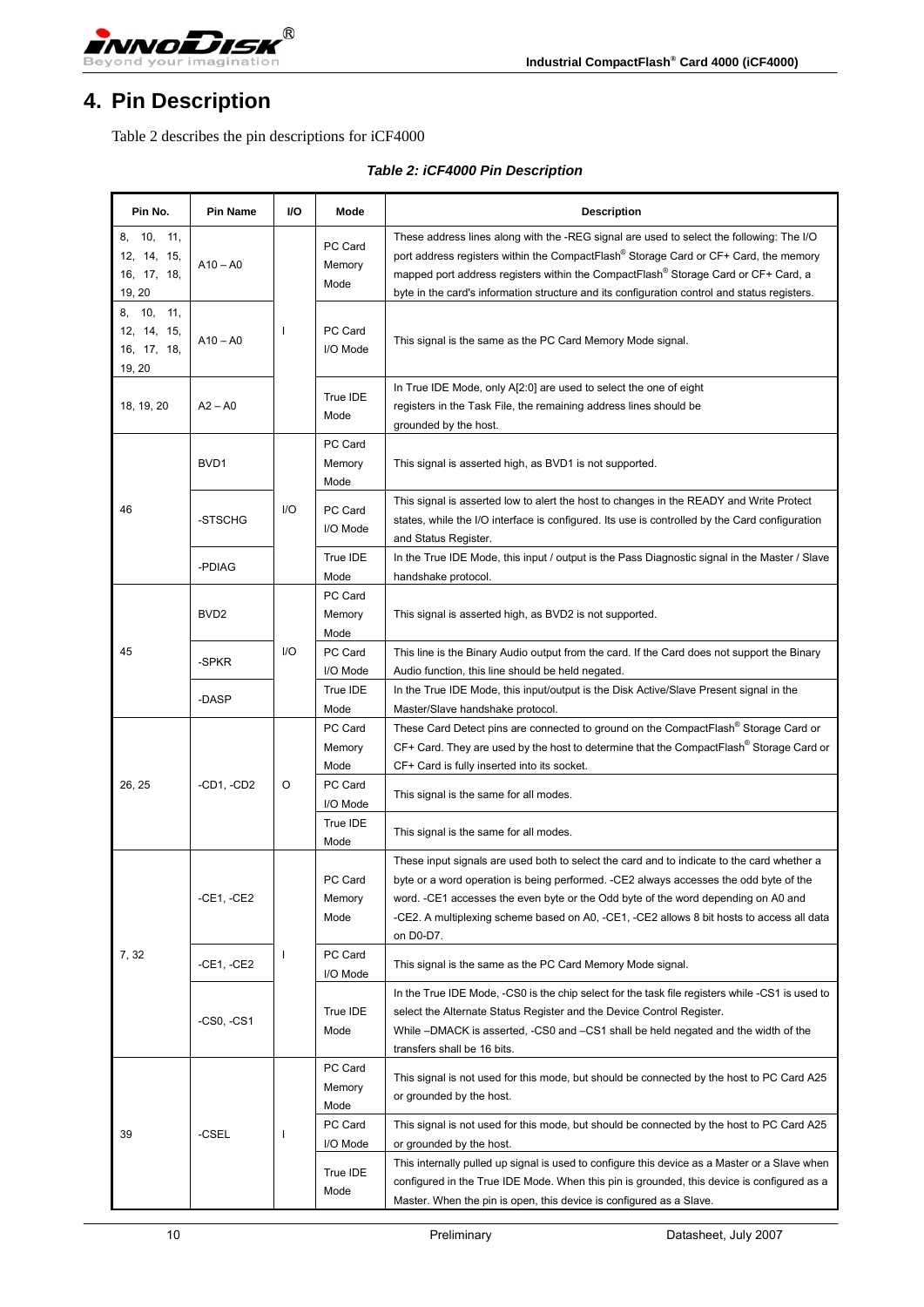

| 31, 30, 29,<br>28, 27, 49,    |                                   |     | PC Card<br>Memory<br>Mode | These lines carry the Data, Commands and Status information between the host and the<br>controller. D00 is the LSB of the Even Byte of the Word. D08 is the LSB of the Odd Byte of<br>the Word.                                                                                                                                                                                                                                                                                                                                                                                                                                                                                                                                                                                                                                                                                                                                                                                                                                                                                                                                                                                                                  |
|-------------------------------|-----------------------------------|-----|---------------------------|------------------------------------------------------------------------------------------------------------------------------------------------------------------------------------------------------------------------------------------------------------------------------------------------------------------------------------------------------------------------------------------------------------------------------------------------------------------------------------------------------------------------------------------------------------------------------------------------------------------------------------------------------------------------------------------------------------------------------------------------------------------------------------------------------------------------------------------------------------------------------------------------------------------------------------------------------------------------------------------------------------------------------------------------------------------------------------------------------------------------------------------------------------------------------------------------------------------|
| 48, 47, 6, 5,<br>4, 3, 2, 23, | D <sub>15</sub> - D <sub>00</sub> | I/O | PC Card<br>I/O Mode       | This signal is the same as the PC Card Memory Mode signal.                                                                                                                                                                                                                                                                                                                                                                                                                                                                                                                                                                                                                                                                                                                                                                                                                                                                                                                                                                                                                                                                                                                                                       |
| 22, 21                        |                                   |     | True IDE<br>Mode          | In True IDE Mode, all Task File operations occur in byte mode on the low order bus D[7:0]<br>while all data transfers are 16 bit using D[15:0].                                                                                                                                                                                                                                                                                                                                                                                                                                                                                                                                                                                                                                                                                                                                                                                                                                                                                                                                                                                                                                                                  |
|                               |                                   |     | PC Card<br>Memory<br>Mode | Ground.                                                                                                                                                                                                                                                                                                                                                                                                                                                                                                                                                                                                                                                                                                                                                                                                                                                                                                                                                                                                                                                                                                                                                                                                          |
| 1,50                          | <b>GND</b>                        |     | PC Card<br>I/O Mode       | This signal is the same for all modes.                                                                                                                                                                                                                                                                                                                                                                                                                                                                                                                                                                                                                                                                                                                                                                                                                                                                                                                                                                                                                                                                                                                                                                           |
|                               |                                   |     | True IDE<br>Mode          | This signal is the same for all modes.                                                                                                                                                                                                                                                                                                                                                                                                                                                                                                                                                                                                                                                                                                                                                                                                                                                                                                                                                                                                                                                                                                                                                                           |
|                               | -INPACK                           |     | PC Card<br>Memory<br>Mode | This signal is not used in this mode.                                                                                                                                                                                                                                                                                                                                                                                                                                                                                                                                                                                                                                                                                                                                                                                                                                                                                                                                                                                                                                                                                                                                                                            |
|                               | -INPACK                           |     | PC Card<br>I/O Mode       | The Input Acknowledge signal is asserted by the CompactFlash <sup>®</sup> Storage Card or CF+<br>Card when the card is selected and responding to an I/O read cycle at the address that is<br>on the address bus. This signal is used by the host to control the enable of any input data<br>buffers between the CompactFlash® Storage Card or CF+ Card and the CPU.                                                                                                                                                                                                                                                                                                                                                                                                                                                                                                                                                                                                                                                                                                                                                                                                                                             |
| 43                            | <b>DMARQ</b>                      | O   | True IDE<br>Mode          | This signal is a DMA Request that is used for DMA data transfers between host and device.<br>It shall be asserted by the device when it is ready to transfer data to or from the host. For<br>Multiword DMA transfers, the direction of data transfer is controlled by -IORD and -IOWR.<br>This signal is used in a handshake manner with -DMACK, i.e., the device shall wait until the<br>host asserts -DMACK before negating DMARQ, and reasserting DMARQ if there is more<br>data to transfer. DMARQ shall not be driven when the device is not selected. While a DMA<br>operation is in progress, -CS0 and -CS1 shall be held negated and the width of the<br>transfers shall be 16 bits. If there is no hardware support for DMA mode in the host, this<br>output signal is not used and should not be connected at the host. In this case, the BIOS<br>must report that DMA mode is not supported by the host so that device drivers will not<br>attempt DMA mode. A host that does not support DMA mode and implements both<br>PCMCIA and True-IDE modes of operation need not alter the PCMCIA mode connections<br>while in True-IDE mode as long as this does not prevent proper operation in any mode. |
|                               | -IORD                             |     | PC Card<br>Memory<br>Mode | This signal is not used in this mode.                                                                                                                                                                                                                                                                                                                                                                                                                                                                                                                                                                                                                                                                                                                                                                                                                                                                                                                                                                                                                                                                                                                                                                            |
|                               |                                   |     | PC Card<br>I/O Mode       | This is an I/O Read strobe generated by the host. This signal gates I/O data onto the bus<br>from the CompactFlash <sup>®</sup> Storage Card or CF+ Card when the card is configured to use the<br>I/O interface.                                                                                                                                                                                                                                                                                                                                                                                                                                                                                                                                                                                                                                                                                                                                                                                                                                                                                                                                                                                                |
|                               | -IORD                             |     |                           | In True IDE Mode, while Ultra DMA mode is not active, this signal has the same function as<br>in PC Card I/O Mode.                                                                                                                                                                                                                                                                                                                                                                                                                                                                                                                                                                                                                                                                                                                                                                                                                                                                                                                                                                                                                                                                                               |
| 34                            | -HDMARDY                          |     | True IDE<br>Mode          | In True IDE Mode when Ultra DMA mode DMA Read is active, this signal is asserted by the<br>host to indicate that the host is read to receive Ultra DMA data-in bursts. The host may<br>negate -HDMARDY to pause an Ultra DMA transfer.                                                                                                                                                                                                                                                                                                                                                                                                                                                                                                                                                                                                                                                                                                                                                                                                                                                                                                                                                                           |
|                               | <b>HSTROBE</b>                    |     |                           | In True IDE Mode when Ultra DMA mode DMA Write is active, this signal is the data out<br>strobe generated by the host. Both the rising and falling edge of HSTROBE cause data to<br>be latched by the device. The host may stop generating HSTROBE edges to pause an<br>Ultra DMA data-out burst.                                                                                                                                                                                                                                                                                                                                                                                                                                                                                                                                                                                                                                                                                                                                                                                                                                                                                                                |
| 35                            | -IOWR                             | ı   | PC Card<br>Memory<br>Mode | This signal is not used in this mode.                                                                                                                                                                                                                                                                                                                                                                                                                                                                                                                                                                                                                                                                                                                                                                                                                                                                                                                                                                                                                                                                                                                                                                            |
|                               | -IOWR                             |     | PC Card<br>I/O Mode       | The I/O Write strobe pulse is used to clock I/O data on the Card Data bus into the<br>CompactFlash® Storage Card or CF+ Card controller registers when the CompactFlash®<br>Storage Card or CF+ Card is configured to use the I/O interface. The clocking shall occur<br>on the negative to positive edge of the signal (trailing edge).                                                                                                                                                                                                                                                                                                                                                                                                                                                                                                                                                                                                                                                                                                                                                                                                                                                                         |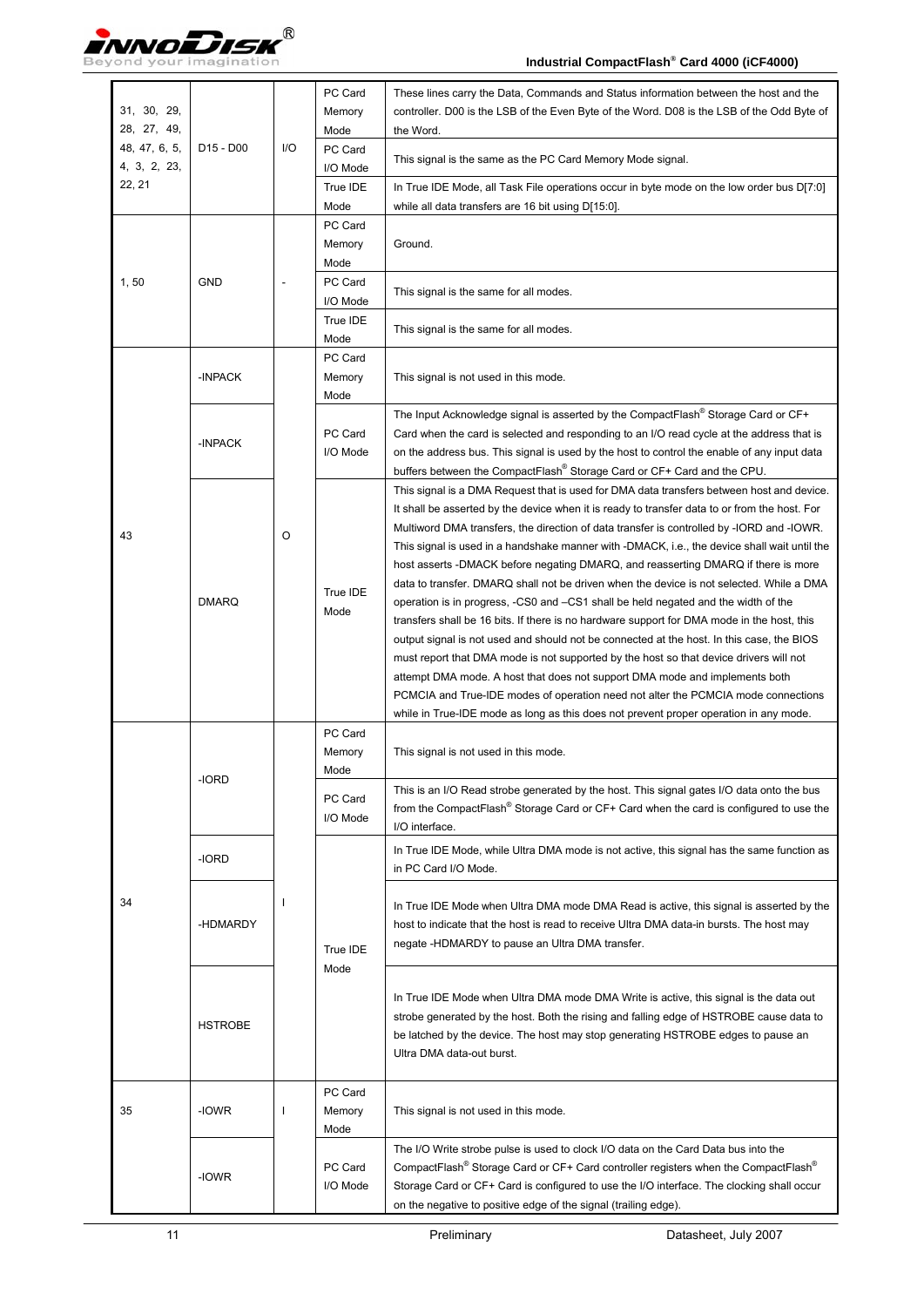

|        | -IOWR        |              | True IDE                                         | In True IDE Mode, while Ultra DMA mode protocol is not active, this signal has the same<br>function as in PC Card I/O Mode. When Ultra DMA mode protocol is supported, this signal<br>must be negated before entering Ultra DMA mode protocol.                                                                                                                                                                                                                                                                                                                                                                                                                                                                                                                                                           |
|--------|--------------|--------------|--------------------------------------------------|----------------------------------------------------------------------------------------------------------------------------------------------------------------------------------------------------------------------------------------------------------------------------------------------------------------------------------------------------------------------------------------------------------------------------------------------------------------------------------------------------------------------------------------------------------------------------------------------------------------------------------------------------------------------------------------------------------------------------------------------------------------------------------------------------------|
|        | <b>STOP</b>  |              | Mode                                             | In True IDE Mode, while Ultra DMA mode protocol is active, the assertion of this signal<br>causes the termination of the Ultra DMA burst.                                                                                                                                                                                                                                                                                                                                                                                                                                                                                                                                                                                                                                                                |
|        | -OE          |              | PC Card<br>Memory<br>Mode                        | This is an Output Enable strobe generated by the host interface. It is used to read data from<br>the CompactFlash® Storage Card or CF+ Card in Memory Mode and to read the CIS and<br>configuration registers.                                                                                                                                                                                                                                                                                                                                                                                                                                                                                                                                                                                           |
| 9      | -OE          |              | PC Card<br>I/O Mode                              | In PC Card I/O Mode, this signal is used to read the CIS and configuration registers.                                                                                                                                                                                                                                                                                                                                                                                                                                                                                                                                                                                                                                                                                                                    |
|        | -ATA SEL     |              | True IDE<br>Mode                                 | To enable True IDE Mode this input should be grounded by the host.                                                                                                                                                                                                                                                                                                                                                                                                                                                                                                                                                                                                                                                                                                                                       |
| 37     | <b>READY</b> | O            | PC Card<br>Memory<br>Mode                        | In Memory Mode, this signal is set high when the CompactFlash® Storage Card or CF+<br>Card is ready to accept a new data transfer operation and is held low when the card is<br>busy. At power up and at Reset, the READY signal is held low (busy) until the<br>CompactFlash <sup>®</sup> Storage Card or CF+ Card has completed its power up or reset function.<br>No access of any type should be made to the CompactFlash® Storage Card or CF+ Card<br>during this time. Note, however, that when a card is powered up and used with RESET<br>continuously disconnected or asserted, the Reset function of the RESET pin is disabled.<br>Consequently, the continuous assertion of RESET from the application of power shall not<br>cause the READY signal to remain continuously in the busy state. |
|        | -IREQ        |              | PC Card<br>I/O Mode                              | I/O Operation – After the CompactFlash® Storage Card or CF+ Card has been configured<br>for I/O operation, this signal is used as -Interrupt Request. This line is strobed low to<br>generate a pulse mode interrupt or held low for a level mode interrupt.                                                                                                                                                                                                                                                                                                                                                                                                                                                                                                                                             |
|        | <b>INTRQ</b> |              | True IDE<br>Mode                                 | In True IDE Mode signal is the active high Interrupt Request to the host.                                                                                                                                                                                                                                                                                                                                                                                                                                                                                                                                                                                                                                                                                                                                |
|        | -REG         |              | PC Card<br>Memory<br>Mode<br>PC Card<br>I/O Mode | This signal is used during Memory Cycles to distinguish between Common Memory and<br>Register (Attribute) Memory accesses. High for Common Memory, Low for Attribute<br>Memory.<br>The signal shall also be active (low) during I/O Cycles when the I/O address is on the Bus.                                                                                                                                                                                                                                                                                                                                                                                                                                                                                                                           |
| 44     | -DMACK       | $\mathbf{I}$ | True IDE<br>Mode                                 | This is a DMA Acknowledge signal that is asserted by the host in response to DMARQ to<br>initiate DMA transfers. While DMA operations are not active, the card shall ignore the<br>-DMACK signal, including a floating condition. If DMA operation is not supported by a True<br>IDE Mode only host, this signal should be driven high or connected to VCC by the host. A<br>host that does not support DMA mode and implements both PCMCIA and True-IDE modes<br>of operation need not alter the PCMCIA mode connections while in True-IDE mode as long<br>as this does not prevent proper operation all modes.                                                                                                                                                                                         |
| 41     | <b>RESET</b> | $\mathbf{I}$ | PC Card<br>Memory<br>Mode                        | The CompactFlash <sup>®</sup> Storage Card or CF+ Card is Reset when the RESET pin is high with<br>the following important exception: The host may leave the RESET pin open or keep it<br>continually high from the application of power without causing a continuous Reset of the<br>card. Under either of these conditions, the card shall emerge from power-up having<br>completed an initial Reset. The CompactFlash® Storage Card or CF+ Card is also Reset<br>when the Soft Reset bit in the Card Configuration Option Register is set.                                                                                                                                                                                                                                                            |
|        | <b>RESET</b> |              | PC Card<br>I/O Mode                              | This signal is the same as the PC Card Memory Mode signal.                                                                                                                                                                                                                                                                                                                                                                                                                                                                                                                                                                                                                                                                                                                                               |
|        | -RESET       |              | True IDE<br>Mode                                 | In the True IDE Mode, this input pin is the active low hardware reset from the host.                                                                                                                                                                                                                                                                                                                                                                                                                                                                                                                                                                                                                                                                                                                     |
|        |              |              | PC Card<br>Memory<br>Mode                        | +5 V, +3.3 V power.                                                                                                                                                                                                                                                                                                                                                                                                                                                                                                                                                                                                                                                                                                                                                                                      |
| 13, 38 | <b>VCC</b>   |              | PC Card<br>I/O Mode                              | This signal is the same for all modes.                                                                                                                                                                                                                                                                                                                                                                                                                                                                                                                                                                                                                                                                                                                                                                   |
|        |              |              | True IDE<br>Mode                                 | This signal is the same for all modes.                                                                                                                                                                                                                                                                                                                                                                                                                                                                                                                                                                                                                                                                                                                                                                   |
| 33, 40 | -VS1, -VS2   | O            | PC Card<br>Memory<br>Mode                        | Voltage Sense Signals. - VS1 is grounded on the Card and sensed by the Host so that the<br>CompactFlash® Storage Card or CF+ Card CIS can be read at 3.3 volts and -VS2 is<br>reserved by PCMCIA for a secondary voltage and is not connected on the Card.                                                                                                                                                                                                                                                                                                                                                                                                                                                                                                                                               |
|        |              |              | PC Card<br>I/O Mode                              | This signal is the same for all modes.                                                                                                                                                                                                                                                                                                                                                                                                                                                                                                                                                                                                                                                                                                                                                                   |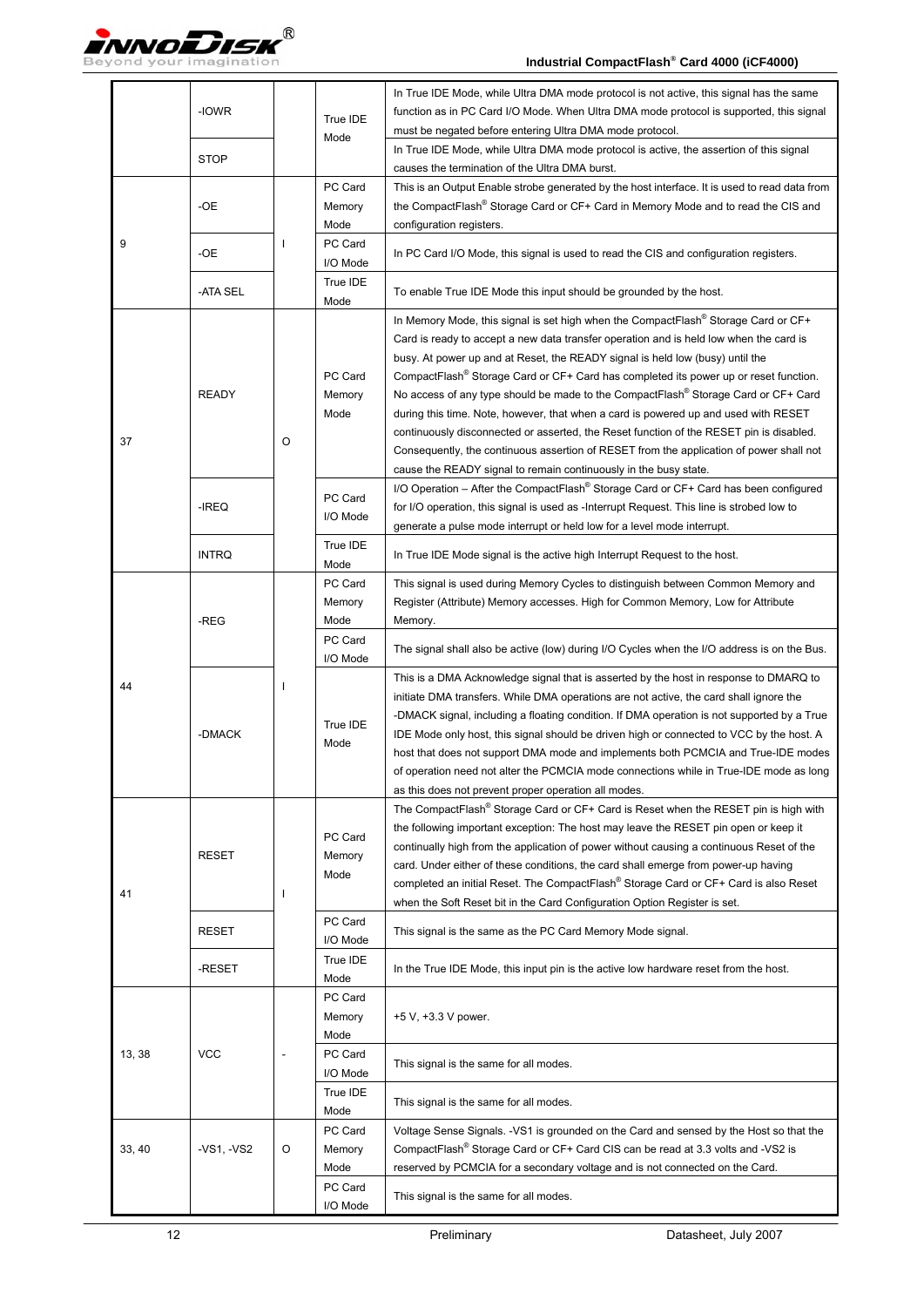

|    |                |              | True IDE<br>Mode          | This signal is the same for all modes.                                                                                                                                                                                                                                                               |
|----|----------------|--------------|---------------------------|------------------------------------------------------------------------------------------------------------------------------------------------------------------------------------------------------------------------------------------------------------------------------------------------------|
|    | -WAIT          | O            | PC Card<br>Memory<br>Mode | The -WAIT signal is driven low by the CompactFlash® Storage Card or CF+ Card to signal<br>the host to delay completion of a memory or I/O cycle that is in progress.                                                                                                                                 |
|    | -WAIT          |              | PC Card<br>I/O Mode       |                                                                                                                                                                                                                                                                                                      |
|    | <b>IORDY</b>   |              |                           | In True IDE Mode, except in Ultra DMA modes, this output signal may be used as IORDY.                                                                                                                                                                                                                |
| 42 | -DDMARDY       |              | True IDE<br>Mode          | In True IDE Mode, when Ultra DMA mode DMA Write is active, this signal is asserted by<br>the host to indicate that the device is read to receive Ultra DMA data-in bursts. The device<br>may negate -DDMARDY to pause an Ultra DMA transfer.                                                         |
|    | <b>DSTROBE</b> |              |                           | In True IDE Mode, when Ultra DMA mode DMA Write is active, this signal is the data out<br>strobe generated by the device. Both the rising and falling edge of DSTROBE cause data to<br>be latched by the host. The device may stop generating DSTROBE edges to pause an<br>Ultra DMA data-out burst. |
|    |                | <sup>1</sup> | PC Card<br>Memory<br>Mode | This is a signal driven by the host and used for strobing memory write data to the registers<br>of the CompactFlash® Storage Card or CF+ Card when the card is configured in the<br>memory interface mode. It is also used for writing the configuration registers.                                  |
| 36 | -WE            |              | PC Card<br>I/O Mode       | In PC Card I/O Mode, this signal is used for writing the configuration registers.                                                                                                                                                                                                                    |
|    |                |              | True IDE<br>Mode          | In True IDE Mode, this input signal is not used and should be connected to VCC by the<br>host.                                                                                                                                                                                                       |
|    | <b>WP</b>      |              | PC Card<br>Memory<br>Mode | Memory Mode - The CompactFlash® Storage Card or CF+ Card does not have a write<br>protect switch. This signal is held low after the completion of the reset initialization<br>sequence.                                                                                                              |
| 24 | $-IOIS16$      | $\circ$      | PC Card<br>I/O Mode       | I/O Operation - When the CompactFlash® Storage Card or CF+ Card is configured for I/O<br>Operation Pin 24 is used for the -I/O Selected is 16 Bit Port (-IOIS16) function. A Low signal<br>indicates that a 16 bit or odd byte only operation can be performed at the addressed port.                |
|    | $-IOCS16$      |              | True IDE<br>Mode          | In True IDE Mode this output signal is asserted low when this device is expecting a word<br>data transfer cycle.                                                                                                                                                                                     |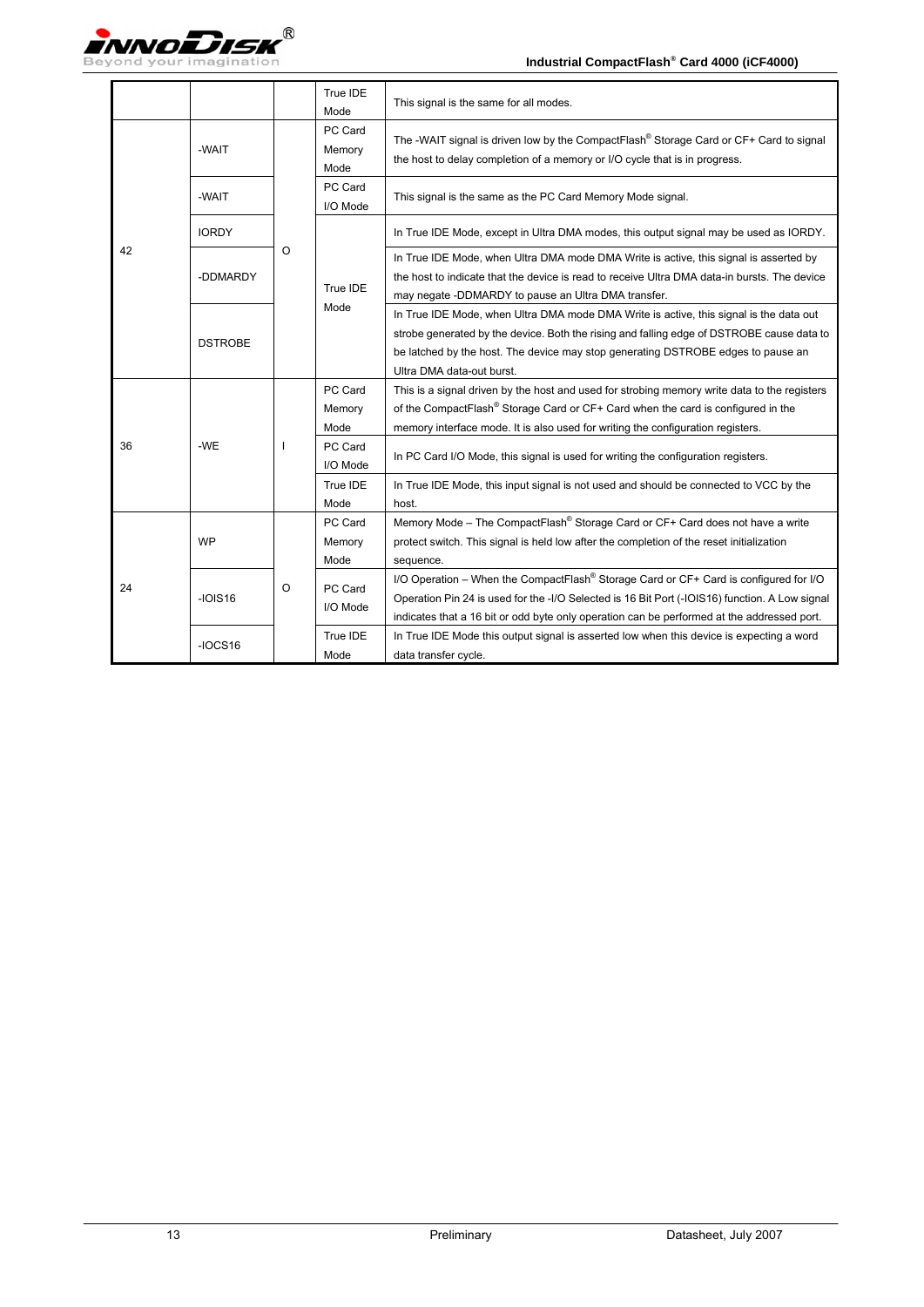<span id="page-13-0"></span>

### **5. Specifications**

### **CE Compatibility**

iCF4000 conforms to CE requirements.

#### **RoHS Compliance**

iCF4000 is fully compliant with RoHS directive.

### **Environmental Specifications**

#### **Temperature Ranges**

Operating Temperature Range:

- Standard Grade: -10°C to +70°C
- Industrial Grade: -40°C to +85°C

Storage Temperature Range:

- Standard Grade: -40°C to +95°C
- Industrial Grade: -40°C to +95°C

#### **Humidity**

Relative Humidity: 10-95%, non-condensing

### **Shock and Vibration**

#### *Table 3: Shock/Vibration Test for iCF4000*

| Reliability             | <b>Test Conditions</b>       | <b>Reference Standards</b> |
|-------------------------|------------------------------|----------------------------|
| Vibration               | 7 Hz to 2 KHz, 5 g, 3 axes   | IEC 68-2-6                 |
| <b>Mechanical Shock</b> | Duration: 10ms, 50 g, 3 axes | IEC 68-2-27                |
| Drop Unit               | From a height of 1.5 m       | IEC 68-2-32                |

#### **Mean Time between Failures (MTBF)**

Table 4 summarizes the MTBF prediction results for various iCF4000 configurations. The analysis was performed using a RAM Commander™ failure rate prediction.

- ‧ **Failure Rate**: The total number of failures within an item population, divided by the total number of life units expended by that population, during a particular measurement interval under stated condition.
- ‧ **Mean Time between Failures (MTBF)**: A basic measure of reliability for repairable items: The mean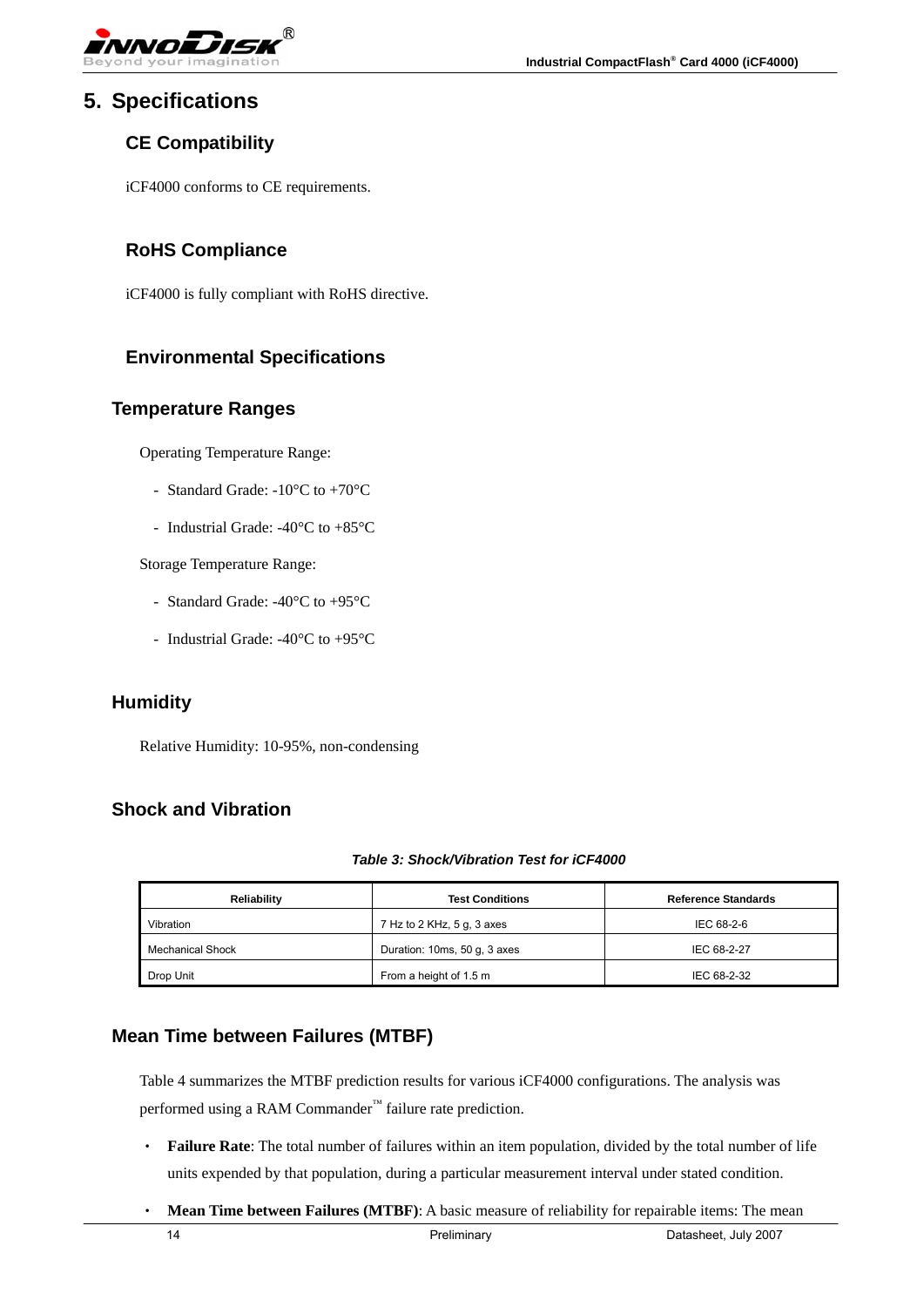<span id="page-14-0"></span>

number of life units during which all parts of the item perform within their specified limits, during a

particular measurement interval under stated conditions.

|  | <b>Table 4: iCF4000 MTBF</b> |  |
|--|------------------------------|--|
|--|------------------------------|--|

| Product  | Condition                 | <b>MTBF (Hours)</b> |
|----------|---------------------------|---------------------|
| iCF2000+ | Telcordia SR-332 GB, 25°C | > 3,000,000         |

### **Mechanical Dimensions**

Mechanical Dimension: 42.80/36.40/3.30mm (W/T/H)



#### *Figure 1: Mechanical Dimension of iCF4000*

#### **Electrical Specifications**

### **Absolute Maximum Ratings**

| Table 5: iCF4000 Maximum Absolute Ratings |  |
|-------------------------------------------|--|
|-------------------------------------------|--|

| <b>Item</b>                  | Symbol              | Rating                        | Unit |
|------------------------------|---------------------|-------------------------------|------|
| DC Power Supply              | $V_{DD}$ - $V_{SS}$ | $-0.3 - +5.5$                 |      |
| Input voltage                | $V_{IN}$            | $V_{SS}$ -0.3 ~ $V_{DD}$ +0.3 |      |
| Output voltage               | $V_{OUT}$           | $V_{ss}$ -0.3 ~ $V_{nn}$ +0.3 |      |
|                              |                     | Commercial: $-10 \sim +70$    | °C   |
| <b>Operating Temperature</b> | $T_A$               | Industrial: $-40 \sim +85$    | °C   |
|                              |                     | Commercial: $-40 \sim +95$    | °C   |
| Storage Temperature          | $T_{ST}$            | Industrial: $-40 \sim +95$    | °C   |

#### *Table 6: Schmitt Trigger Pin*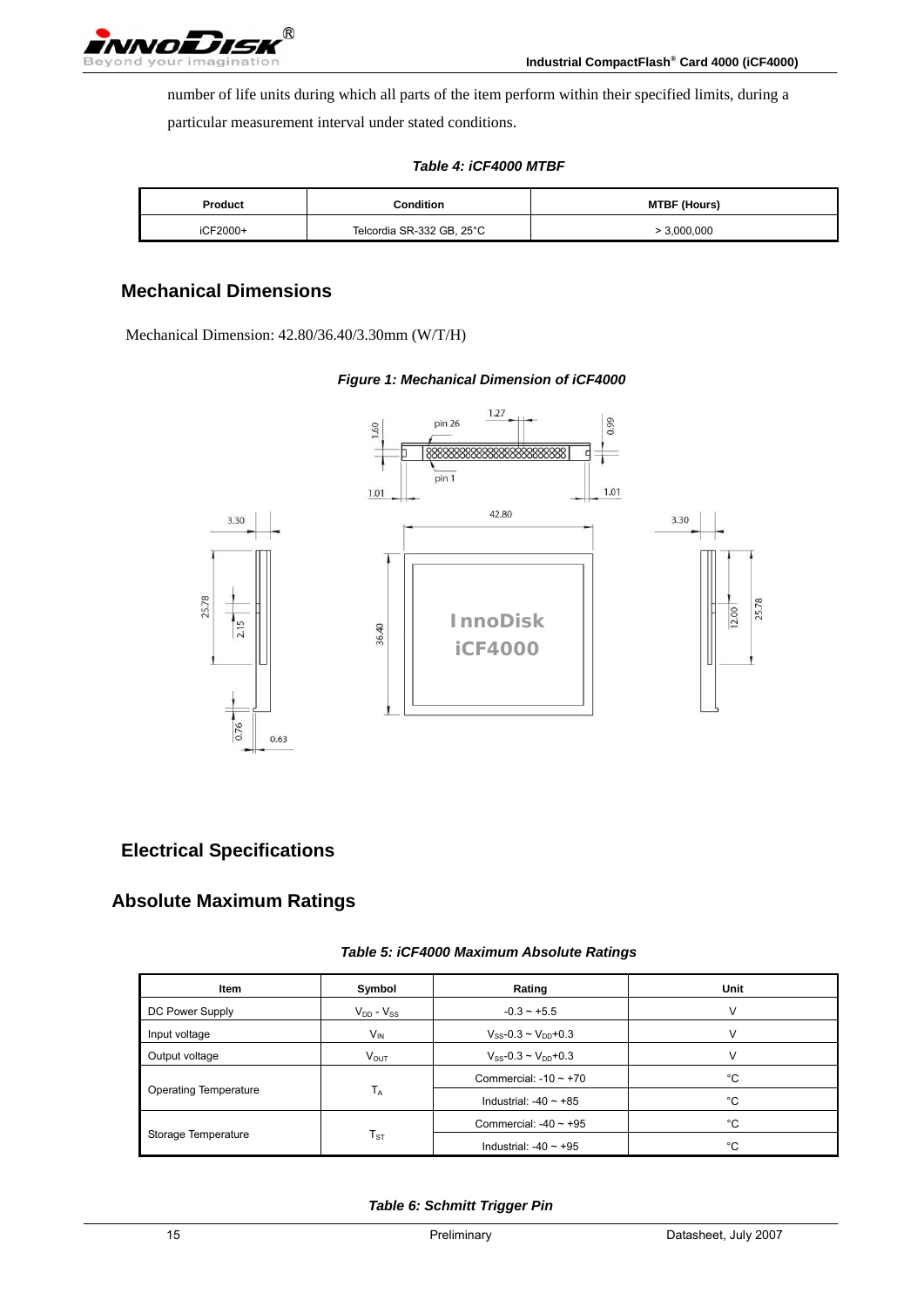<span id="page-15-0"></span>

**Industrial CompactFlash® Card 4000 (iCF4000)**

| <b>Pin Name</b>                  | IOL (mA) | Dir |                                  |
|----------------------------------|----------|-----|----------------------------------|
| PinHOE, PinHWE, PinHIOR, PinHIOW | 12       |     | CMOS Level Pull-up 75K (SCHMITT) |
| Input voltage                    | 12       |     | CMOS Level Pull-up 75K (SCHMITT) |
| Output voltage                   | 12       |     | CMOS Level (SCHMITT)             |

### **DC Characteristic**

|                                                  |                 |              | Value           |                     |        |
|--------------------------------------------------|-----------------|--------------|-----------------|---------------------|--------|
| <b>Item</b>                                      | Symbol          | Min          | <b>Standard</b> | Max                 | Unit   |
| Power Supply                                     | VCC5I           | 4.5          | 5.0             | 5.5                 | $\vee$ |
| Power Supply                                     | VCC3I           | 3.0          | 3.3             | 3.6                 | $\vee$ |
| Power Supply                                     | VCC3O           | 3.0          | 3.3             | 3.6                 | $\vee$ |
| Temp Junction Temperature                        | Temp            | $-10$        | 25              | 115                 | $\vee$ |
| Input low voltage                                | $V_{IL}$        |              |                 | 0.3 V <sub>DD</sub> | $\vee$ |
| Input high voltage                               | $V_{\text{IH}}$ | $0.7 V_{DD}$ |                 |                     | $\vee$ |
| Schmitt trigger negative going threshold voltage | $V_T$           | 0.9          | 1.2             |                     | $\vee$ |
| Schmitt trigger positive going threshold voltage | $V_{T+}$        |              | 2.1             | 2.5                 | $\vee$ |
| Output low voltage                               | $V_{OL}$        |              |                 | 0.4                 | $\vee$ |
| Output high voltage                              | $V_{OH}$        | 2.4          |                 |                     | $\vee$ |
| Input pull-up resistance                         | $R_{PU}$        | 40           | 75              | 190                 | KΩ     |
| Input pull-down resistance                       | $R_{PD}$        | 40           | 75              | 190                 | ΚΩ     |
| Input leakage current                            | $L_{IN}$        | $-10$        | ±1              | 10                  | μA     |
| Tri-state output leakage current                 | $L_{07}$        | $-10$        | ±1              | 10                  | μA     |

#### *Table 7: iCF4000 DC Characteristic*

### **Timing Specifications**

### **Attribute Memory Read Timing Specification**

Attribute Memory access time is defined as 300ns. Detailed timing specs are shown in Table 8.

#### *Table 8: Attribute Memory Read Timing*

| <b>Speed Version</b>           |          |                    |          | 300 <sub>ns</sub> |
|--------------------------------|----------|--------------------|----------|-------------------|
| Item                           | Symbol   | <b>IEEE Symbol</b> | Min (ns) | Max (ns)          |
| Read cycle time                | tc(R)    | tAVAV              | 300      |                   |
| Address access time            | ta(A)    | tAVQV              |          | 300               |
| Card enable access time        | ta(CE)   | tELQV              |          | 300               |
| Output enable access time      | ta(OE)   | tGLQV              |          | 150               |
| Output disable time from CE    | tdis(CE) | <b>tEHQZ</b>       |          | 100               |
| Output disable time from OE    | tdis(OE) | tGHQZ              |          | 100               |
| Address setup time             | tsu(A)   | tAVGL              | 30       |                   |
| Output enable time from CE     | ten(CE)  | <b>tELQNZ</b>      | 5        |                   |
| Output enable time from OE     | ten(OE)  | tGLQNZ             | 5        |                   |
| Data valid from address change | tv(A)    | tAXQX              | $\Omega$ |                   |

Note: All times are in nanoseconds. Dout signifies data provided by the CompactFlash Storage Card or CF+ Card to the system. The -CE signal or both the -OE signal and the -WE signal shall be de-asserted between consecutive cycle operations.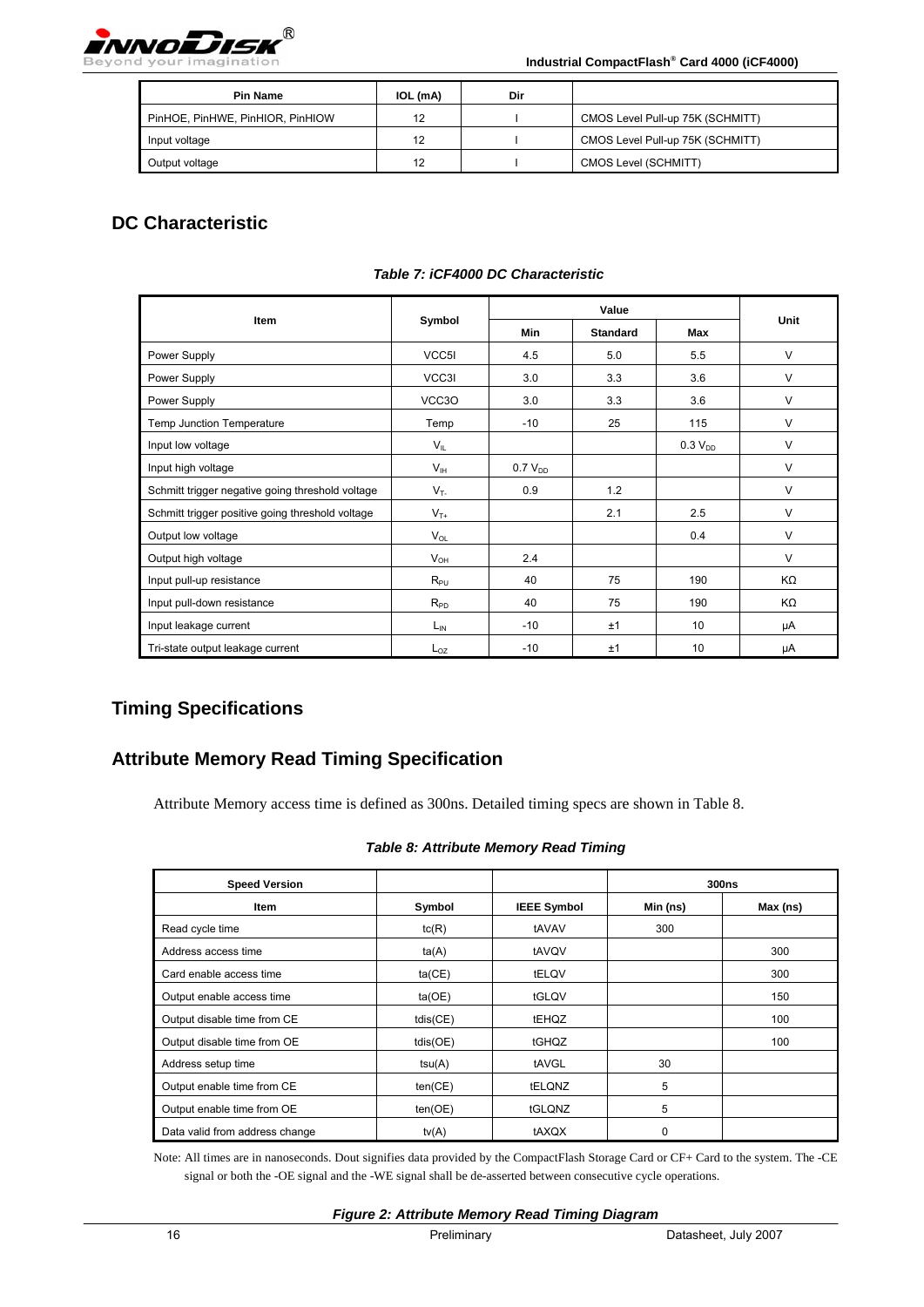<span id="page-16-0"></span>

### **Configuration Register (Attribute Memory) Write Timing Specification**

The Card Configuration write access time is defined as 250ns. Defined timing specifications are shown in Table 9.

| <b>Speed Version</b>   |            |                    | <b>250ns</b> |          |
|------------------------|------------|--------------------|--------------|----------|
| Item                   | Symbol     | <b>IEEE Symbol</b> | Min (ns)     | Max (ns) |
| Write cycle time       | tc(W)      | tAVAV              | 250          |          |
| Write pulse width      | tw(WE)     | tWLWH              | 150          |          |
| Address setup time     | tsu(A)     | tAVWL              | 30           |          |
| Write recovery time    | tree(WE)   | tWMAX              | 30           |          |
| Data setup time for WE | tsu(D-WEH) | tDVWH              | 80           |          |
| Data hold time         | th(D)      | tWMDX              | 30           |          |

*Table 9: Configuration Register (Attribute Memory) Write Timing* 

Note: All times are in nanoseconds. Din signifies data provided by the system to the CompactFlash storage card or CF+ card.

#### *Figure 3: Configuration Register (Attribute Memory) Write Timing Diagram*



### **Common Memory Read Timing Specification**

*Table 10: Common Memory Read Timing*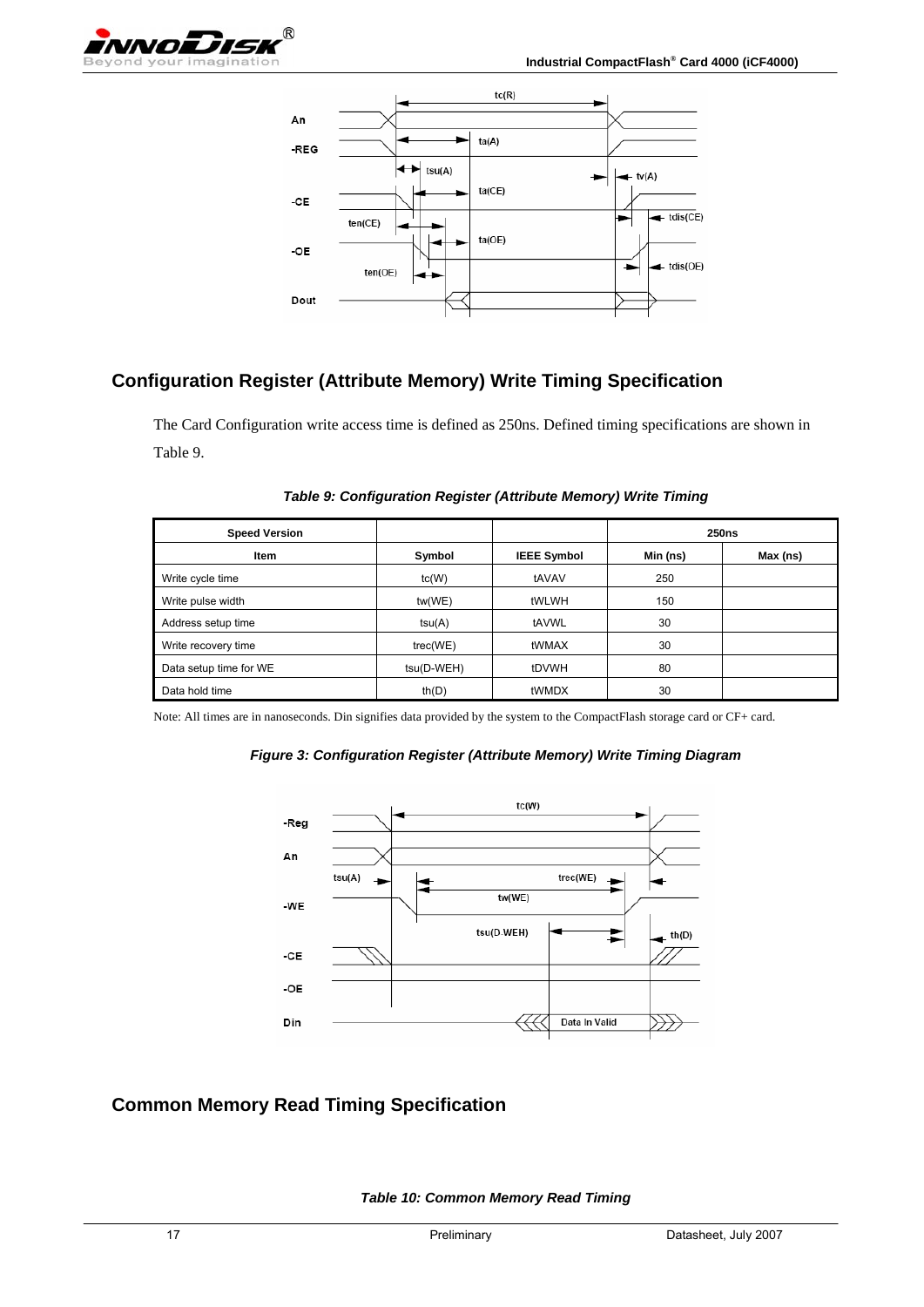<span id="page-17-0"></span>

|                                | <b>Cycle Time Mode:</b> |             |              | <b>250ns</b> |          | 120ns    |              | <b>100ns</b> | 80ns         |     |
|--------------------------------|-------------------------|-------------|--------------|--------------|----------|----------|--------------|--------------|--------------|-----|
| Item                           | Symbol                  | <b>IEEE</b> | <b>Min</b>   | <b>Max</b>   | Min      | Max      | Min          | Max          | Min          | Max |
|                                |                         | Symbol      | ns.          | ns.          | ns.      | ns.      | ns.          | ns.          | ns.          | ns. |
| Output enable<br>access time   | ta(OE)                  | tGLQV       |              | 125          |          | 60       |              | 50           |              | 40  |
| Output disable time<br>from OE | tdis(OE)                | tGHQZ       |              | 100          |          | 60       |              | 50           |              | 40  |
| Address setup time             | tsu(A)                  | tAVGL       | 30           |              | 15       |          | 10           |              | 10           |     |
| Address hold time              | th(A)                   | tGHAX       | 20           |              | 15       |          | 15           |              | 10           |     |
| CE setup before<br><b>OE</b>   | tsu(CE)                 | tELGL       | $\mathbf{0}$ |              | $\theta$ |          | $\mathbf{0}$ |              | $\mathbf{0}$ |     |
| CE hold following<br><b>OE</b> | th(CE)                  | tGHEH       | 20           |              | 15       |          | 15           |              | 10           |     |
| Wait delay falling<br>from OE  | tv(WT-OE)               | tGLWTV      |              | 35           |          | 35       |              | 35           |              | Na  |
| Data setup for wait<br>release | tv(WT)                  | tQVWTH      |              | $\mathbf{0}$ |          | $\theta$ |              | $\theta$     |              | Na  |
|                                |                         |             |              | 350          |          | 350      |              | 350          |              |     |
| Wait width time                |                         |             |              | (3000)       |          | (3000)   |              | (3000)       |              | Na  |
|                                | tw(WT)                  | tWTLWTH     |              | for          |          | for      |              | for          |              |     |
|                                |                         |             |              | $CF+$ )      |          | $CF+$ )  |              | $CF+$ )      |              |     |

Note: 1) –WAIT is not supported in this mode.

2) The maximum load on -WAIT is 1 LSTTL with 50 pF (40pF below 120nsec Cycle Time) total load. All times are in nanoseconds. Dout signifies data provided by the CompactFlash Storage Card or CF+ Card to the system. The -WAIT signal may be ignored if the -OE cycle to cycle time is greater than the Wait Width time. The Max Wait Width time can be determined from the Card Information Structure. The Wait Width time meets the PCMCIA specification of 12μs but is intentionally less in this specification.





### **Common Memory Write Timing Specification**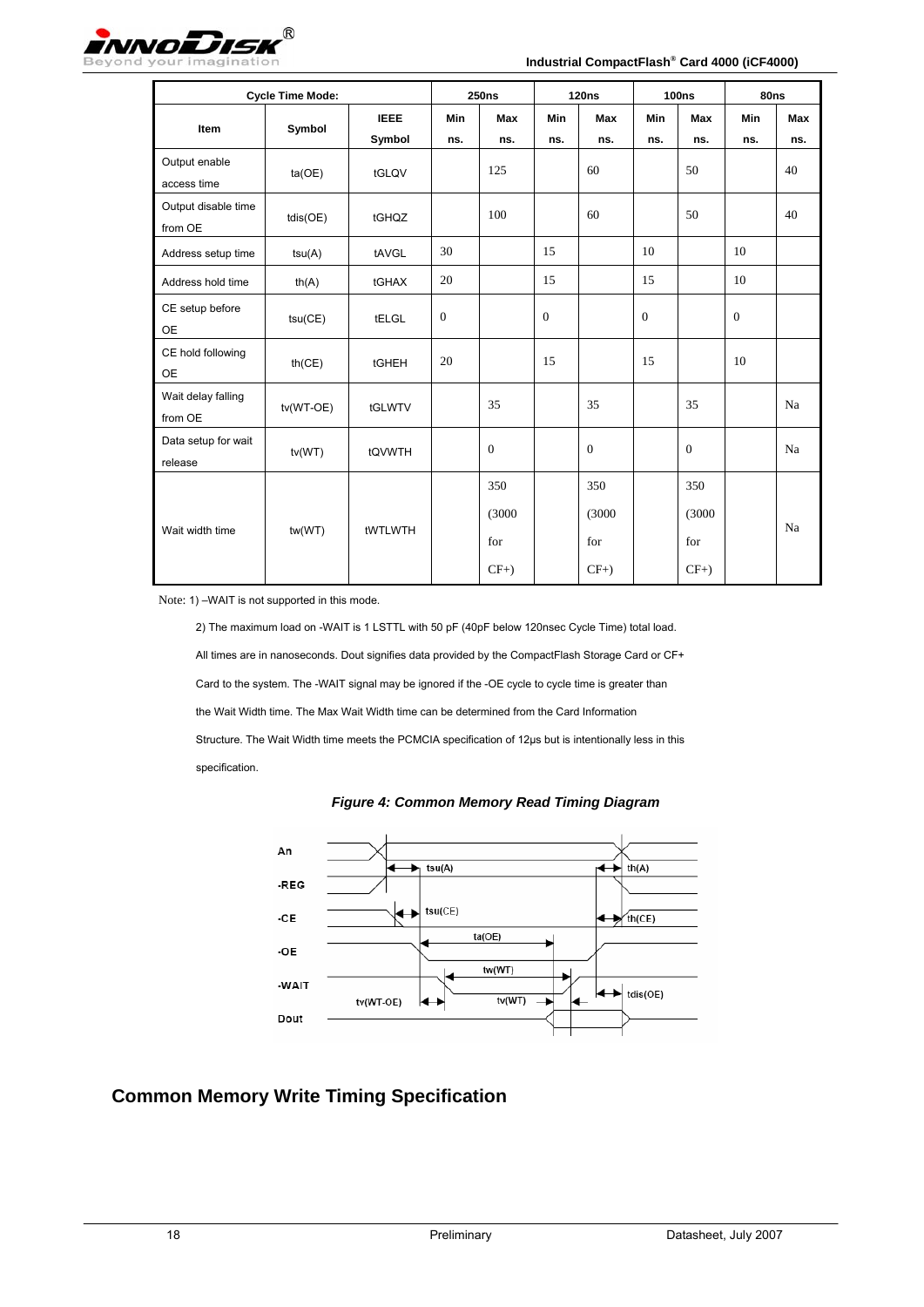<span id="page-18-0"></span>

|                                  | <b>Cycle Time Mode:</b> |                       |            | <b>250ns</b>                   | <b>120ns</b> |                                | <b>100ns</b> |                                | 80ns      |         |
|----------------------------------|-------------------------|-----------------------|------------|--------------------------------|--------------|--------------------------------|--------------|--------------------------------|-----------|---------|
| Item                             | Symbol                  | <b>IEEE</b><br>Symbol | Min<br>ns. | Max<br>ns.                     | Min<br>ns.   | Max<br>ns.                     | Min<br>ns.   | Max<br>ns.                     | Min ns.   | Max ns. |
| Data Setup<br>before WE          | tsu(D-WEH)              | tDVWH                 | 80         |                                | 50           |                                | 40           |                                | 30        |         |
| Data Hold<br>following WE        | th(D)                   | tWMDX                 | 30         |                                | 15           |                                | 10           |                                | $10$      |         |
| <b>WE Pulse</b><br>Width         | tw(WE)                  | tWLWH                 | 150        |                                | 70           |                                | 60           |                                | 55        |         |
| Address<br>Setup Time            | tsu(A)                  | tAVWL                 | 30         |                                | 15           |                                | 10           |                                | 10        |         |
| CE Setup<br>before WE            | tsu(CE)                 | tELWL                 | 0          |                                | $\pmb{0}$    |                                | $\pmb{0}$    |                                | $\pmb{0}$ |         |
| Write<br>Recovery<br>Time        | tree(WE)                | tWMAX                 | 30         |                                | 15           |                                | 15           |                                | 15        |         |
| Address Hold<br>Time             | th(A)                   | tGHAX                 | 20         |                                | 15           |                                | 15           |                                | 15        |         |
| CE Hold<br>following WE          | th(CE)                  | tGHEH                 | 20         |                                | 15           |                                | 15           |                                | 10        |         |
| Wait Delay<br>Falling from<br>WE | tv(WT-WE)               | tWLWTV                |            | 35                             |              | 35                             |              | 35                             |           | Na      |
| WE High from<br>Wait Release     | tv(WT)                  | tWTHWH                | 0          |                                | $\pmb{0}$    |                                | $\pmb{0}$    |                                | na        |         |
| Wait Width<br>Time               | tw(WT)                  | tWTLWTH               |            | 350<br>(3000)<br>for<br>$CF+)$ |              | 350<br>(3000)<br>for<br>$CF+)$ |              | 350<br>(3000)<br>for<br>$CF+)$ |           | Na      |

#### *Table 11: Common Memory Write Timing*

Notes: 1) –WAIT is not supported in this mode.

2) The maximum load on -WAIT is 1 LSTTL with 50 pF (40pF below 120nsec Cycle Time) total load. All times are in nanoseconds. Din signifies data provided by the system to the CompactFlash Storage Card. The -WAIT signal may be ignored if the -WE cycle to cycle time is greater than the Wait Width time. The Max Wait Width time can be determined from the Card Information Structure. The Wait Width time meets the PCMCIA specification of 12μs but is intentionally less in this specification.

*Figure 5: Common Memory Write Timing Diagram*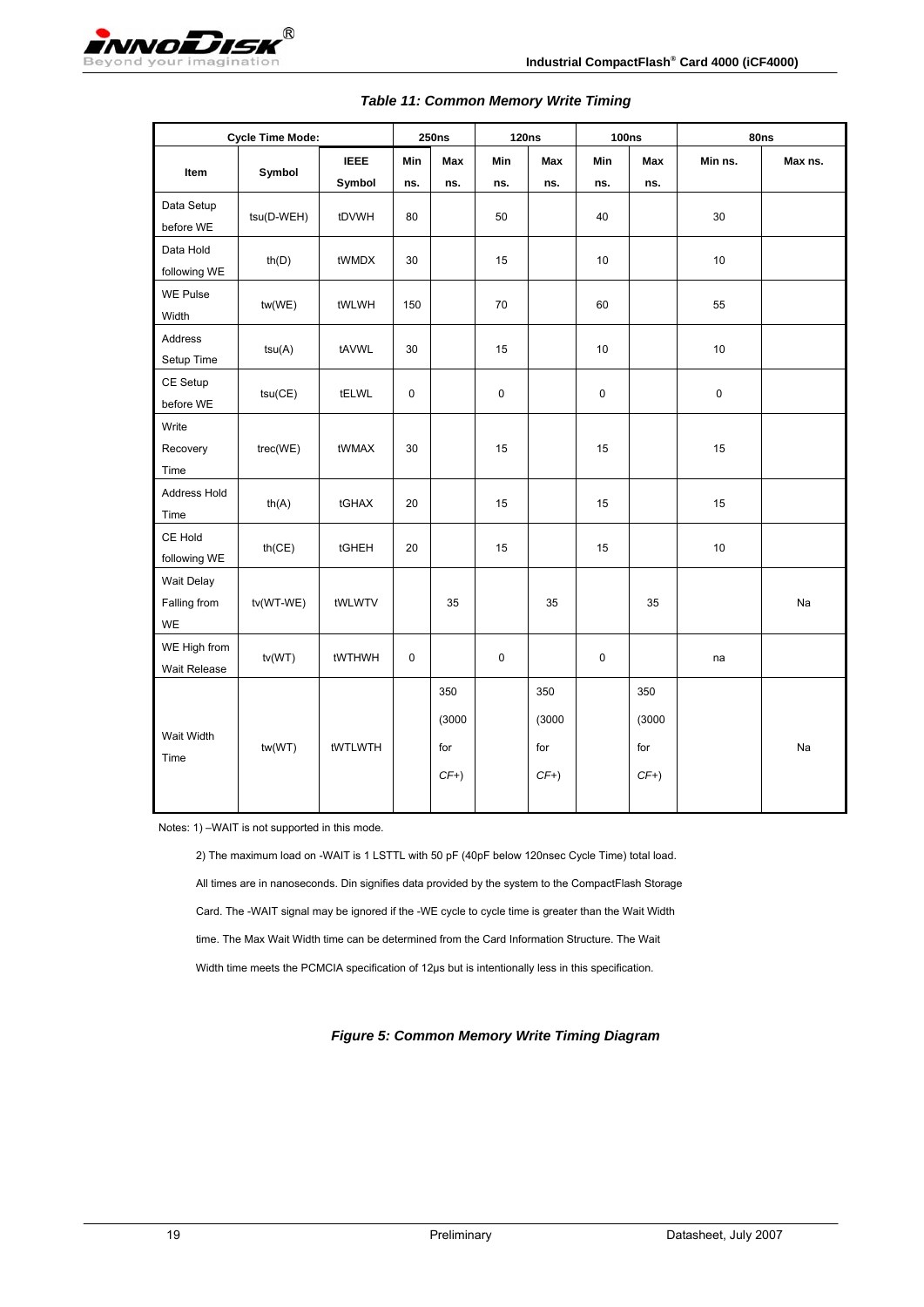<span id="page-19-0"></span>



### **I/O Input (Read) Timing Specification**

| <b>Cycle Time Mode:</b>                  |                 | <b>250ns</b>  |                  | <b>120ns</b>     |                  | <b>100ns</b>     |                  | 80ns             |                  |                 |
|------------------------------------------|-----------------|---------------|------------------|------------------|------------------|------------------|------------------|------------------|------------------|-----------------|
|                                          |                 | <b>IEEE</b>   |                  | Max ns.          | Min              | Max              | Min              | Max              | Min              | Max             |
| Item                                     | Symbol          | Symbol        | Min ns.          |                  | ns.              | ns.              | ns.              | ns.              | ns.              | ns.             |
| Data Delay after<br><b>IORD</b>          | td(IORD)        | tIGLQV        |                  | 100              |                  | 50               |                  | 50               |                  | 45              |
| Data Hold<br>following IORD              | th(IORD)        | tIGHQX        | $\boldsymbol{0}$ |                  | 5                |                  | 5                |                  | 5                |                 |
| <b>IORD Width Time</b>                   | tw(IORD)        | tIGLIGH       | 165              |                  | 70               |                  | 65               |                  | 55               |                 |
| <b>Address Setup</b><br>before IORD      | tsuA(IORD)      | tAVIGL        | 70               |                  | 25               |                  | 25               |                  | 15               |                 |
| Address Hold<br>following IORD           | thA(IORD)       | tIGHAX        | 20               |                  | 10               |                  | 10               |                  | 10               |                 |
| CE Setup before<br><b>IORD</b>           | tsuCE(IORD)     | <b>tELIGL</b> | 5                |                  | 5                |                  | $\sqrt{5}$       |                  | 5                |                 |
| CE Hold following<br><b>IORD</b>         | thCE(IORD)      | tIGHEH        | 20               |                  | 10               |                  | 10               |                  | 10               |                 |
| REG Setup before<br><b>IORD</b>          | tsuREG(IORD)    | tRGLIGL       | 5                |                  | 5                |                  | 5                |                  | 5                |                 |
| <b>REG Hold</b><br>following IORD        | thREG(IORD)     | tIGHRGH       | $\boldsymbol{0}$ |                  | $\boldsymbol{0}$ |                  | $\boldsymbol{0}$ |                  | $\boldsymbol{0}$ |                 |
| <b>INPACK Delay</b><br>Falling from IORD | tdfINPACK(IORD) | tIGLIAL       | $\boldsymbol{0}$ | 45               | $\mathbf{0}$     | Na1              | $\mathbf{0}$     | Na1              | $\mathbf{0}$     | Na1             |
| <b>INPACK Delay</b><br>Rising from IORD  | tdrINPACK(IORD) | tIGHIAH       |                  | 45               |                  | Na1              |                  | Na1              |                  | Na1             |
| IOIS16 Delay<br>Falling from<br>Address  | tdflOIS16(ADR)  | tAVISL        |                  | 35               |                  | Na1              |                  | Na1              |                  | Na1             |
| IOIS16 Delay<br>Rising from<br>Address   | tdrIOIS16(ADR)  | tAVISH        |                  | 35               |                  | Na1              |                  | Na1              |                  | Na1             |
| Wait Delay Falling<br>from IORD          | tdWT(IORD)      | tIGLWTL       |                  | 35               |                  | 35               |                  | 35               |                  | Na2             |
| Data Delay from<br><b>Wait Rising</b>    | td(WT)          | tWTHQV        |                  | $\boldsymbol{0}$ |                  | $\boldsymbol{0}$ |                  | $\boldsymbol{0}$ |                  | Na2             |
| Wait Width Time                          | tw(WT)          | tWTLWTH       |                  | 350              |                  | 350              |                  | 350              |                  | Na <sub>2</sub> |

#### *Table 12: I/O Read Timing*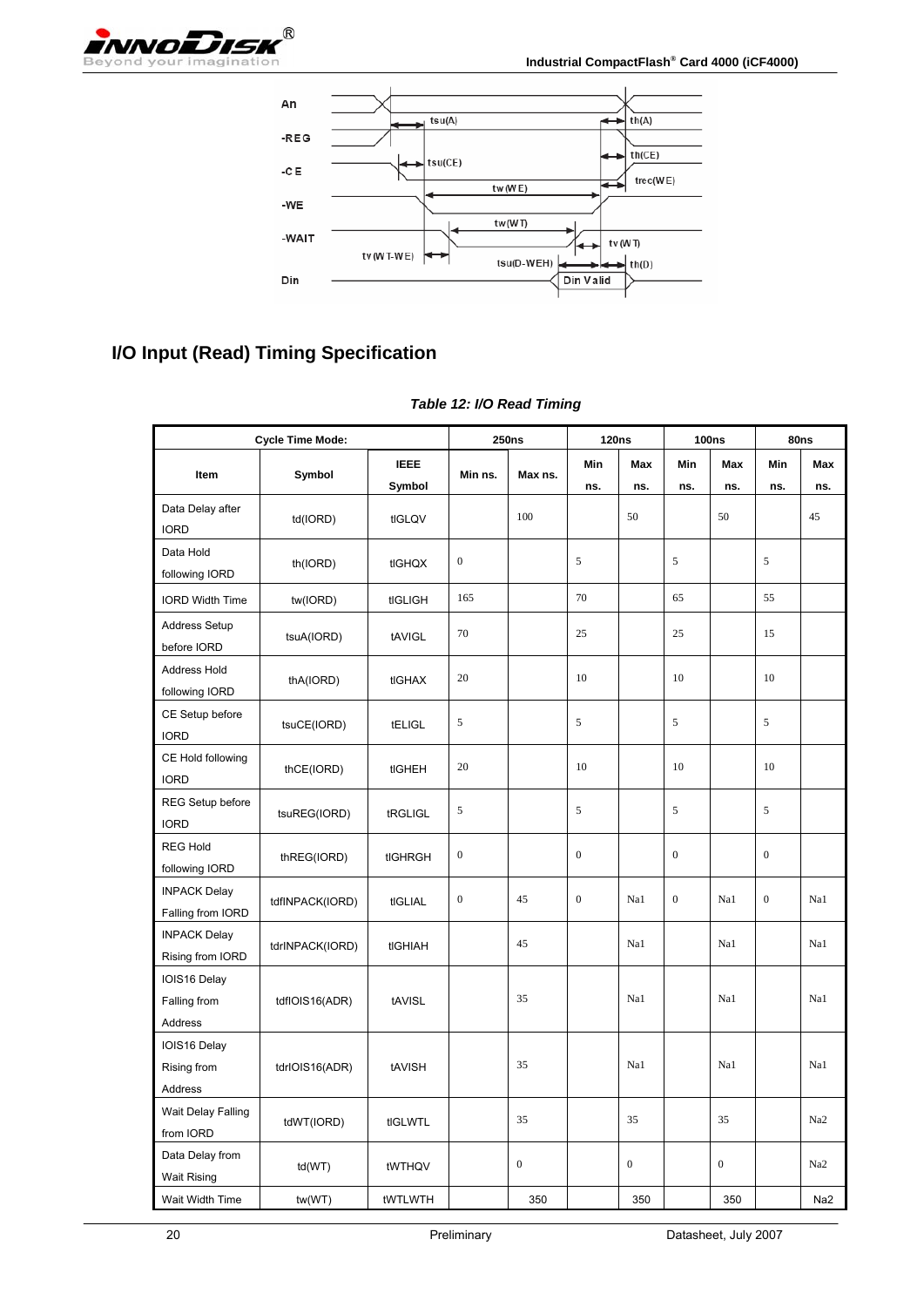<span id="page-20-0"></span>

#### **Industrial CompactFlash® Card 4000 (iCF4000)**

|  |  | (3000)  | (3000) | (3000)            |  |
|--|--|---------|--------|-------------------|--|
|  |  | for CF+ | for    | $\epsilon$<br>for |  |
|  |  |         | $CF+$  | CF+               |  |

Notes:1) -IOIS16 and -INPACK are not supported in this mode.

2) -WAIT is not supported in this mode.

3) Maximum load on -WAIT, -INPACK and -IOIS16 is 1 LSTTL with 50 pF (40pF below 120nsec

Cycle Time) total load. All times are in nanoseconds. Minimum time from -WAIT high to -IORD high is

0 nsec, but minimum -IORD width shall still be met. Dout signifies data provided by the

CompactFlash Storage Card or CF+ Card to the system. Wait Width time meets PCMCIA

specification of 12μs but is intentionally less in this spec.

*Figure 6: I/O Read Timing Diagram* 



### **I/O Input (Write) Timing Specification**

| <b>Cycle Time Mode:</b>             |              |                       | <b>250ns</b> |         | <b>120ns</b> |            | <b>100ns</b> |                   | 80ns        |            |
|-------------------------------------|--------------|-----------------------|--------------|---------|--------------|------------|--------------|-------------------|-------------|------------|
| <b>Item</b>                         | Symbol       | <b>IEEE</b><br>Symbol | Min ns.      | Max ns. | Min<br>ns.   | Max<br>ns. | Min<br>ns.   | <b>Max</b><br>ns. | Min<br>ns.  | Max<br>ns. |
| Data Setup before<br><b>IOWR</b>    | tsu(IOWR)    | tDVIWH                | 60           |         | 20           |            | 20           |                   | 15          |            |
| Data Hold<br>following IOWR         | th(IOWR)     | tIWHDX                | 30           |         | 10           |            | 5            |                   | 5           |            |
| <b>IOWR Width Time</b>              | tw(IOWR)     | tIWLIWH               | 165          |         | 70           |            | 65           |                   | 55          |            |
| <b>Address Setup</b><br>before IOWR | tsuA(IOWR)   | tAVIWL                | 70           |         | 25           |            | 25           |                   | 25          |            |
| Address Hold<br>following IOWR      | thA(IOWR)    | tIWHAX                | 20           |         | 20           |            | 10           |                   | 10          |            |
| CE Setup before<br><b>IOWR</b>      | tsuCE(IOWR)  | tELIWL                | 5            |         | 5            |            | 5            |                   | 5           |            |
| CE Hold following<br><b>IOWR</b>    | thCE(IOWR)   | tIWHEH                | 20           |         | 20           |            | 10           |                   | 10          |            |
| REG Setup before<br><b>IOWR</b>     | tsuREG(IOWR) | tRGLIWL               | 5            |         | 5            |            | 5            |                   | 5           |            |
| <b>REG Hold</b><br>following IOWR   | thREG(IOWR)  | tIWHRGH               | $\mathbf 0$  |         | $\Omega$     |            | 0            |                   | $\mathbf 0$ |            |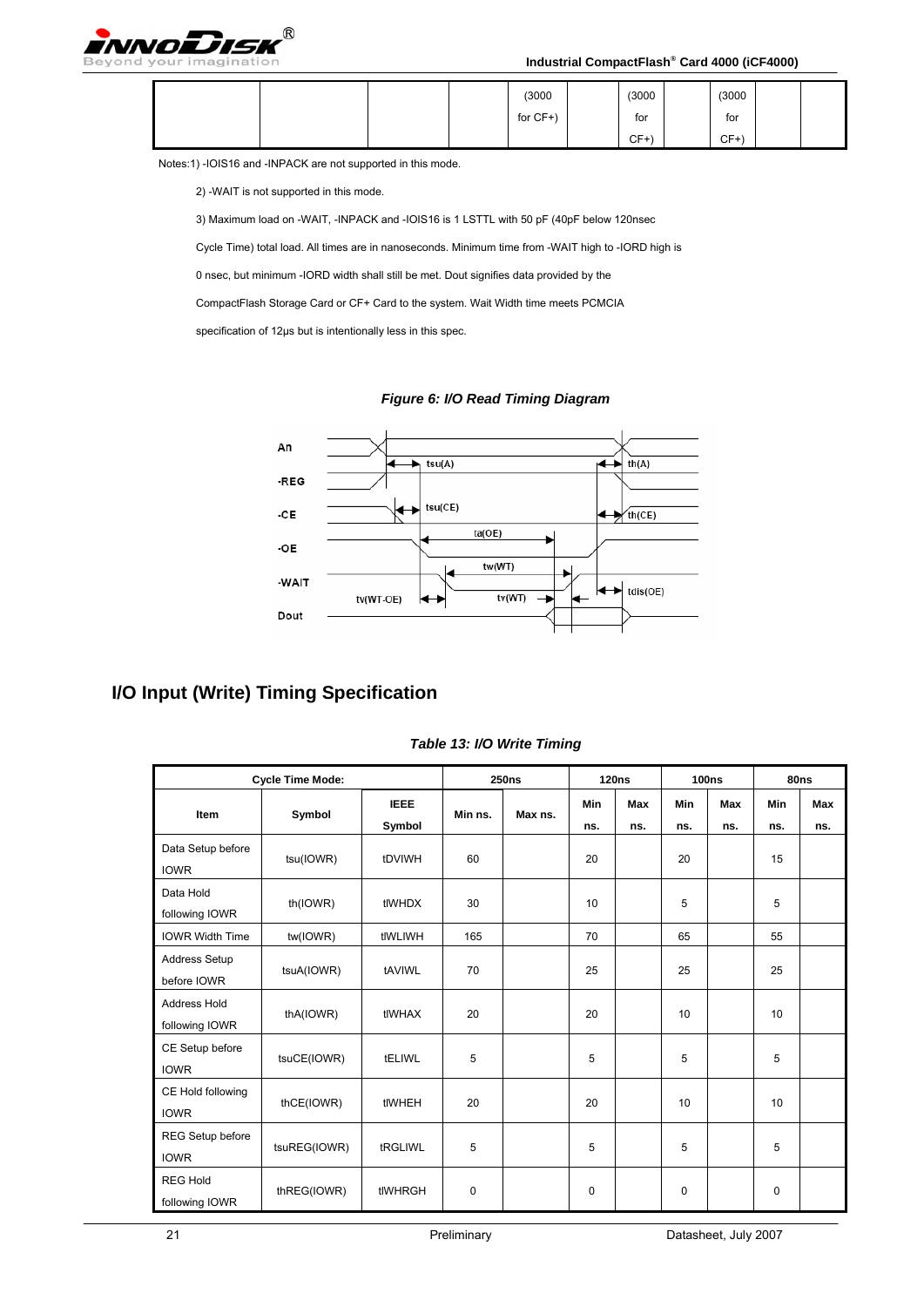<span id="page-21-0"></span>

| IOIS16 Delay<br>Falling from<br>Address | tdflOIS16(ADR) | tAVISL         |             | 35                       |             | Na1                            | Na1                            | Na1             |
|-----------------------------------------|----------------|----------------|-------------|--------------------------|-------------|--------------------------------|--------------------------------|-----------------|
| IOIS16 Delay<br>Rising from<br>Address  | tdrIOIS16(ADR) | tAVISH         |             | 35                       |             | Na1                            | Na1                            | Na1             |
| Wait Delay Falling<br>from IOWR         | tdWT(IOWR)     | tIWLWTL        |             | 35                       |             | 35                             | Na <sub>2</sub>                | Na <sub>2</sub> |
| IOWR high from<br>Wait high             | tdrIOWR(WT)    | <b>tWTJIWH</b> | $\mathbf 0$ |                          | $\mathbf 0$ |                                | $\mathbf 0$                    | Na <sub>2</sub> |
| Wait Width Time                         | tw(WT)         | tWTLWTH        |             | 350 (3000<br>for $CF+$ ) |             | 350<br>(3000)<br>for<br>$CF+)$ | 350<br>(3000)<br>for<br>$CF+)$ | Na <sub>2</sub> |

Notes: 1) -IOIS16 and -INPACK are not supported in this mode.

2) -WAIT is not supported in this mode.

3) The maximum load on -WAIT, -INPACK, and -IOIS16 is 1 LSTTL with 50 pF (40pF below 120nsec Cycle Time) total load. All times are in nanoseconds. Minimum time from -WAIT high to -IOWR high is 0 nsec, but minimum -IOWR width shall still be met. Din signifies data provided by the system to the CompactFlash Storage Card or CF+ Card. The Wait Width time meets the PCMCIA specification of 12 μs but is intentionally less in this specification.

*Figure 7: I/O Write Timing Diagram* 



### **True IDE PIO Mode Read/Write Timing Specification**

*Figure 8: Read/Write Timing Diagram, PIO Mode*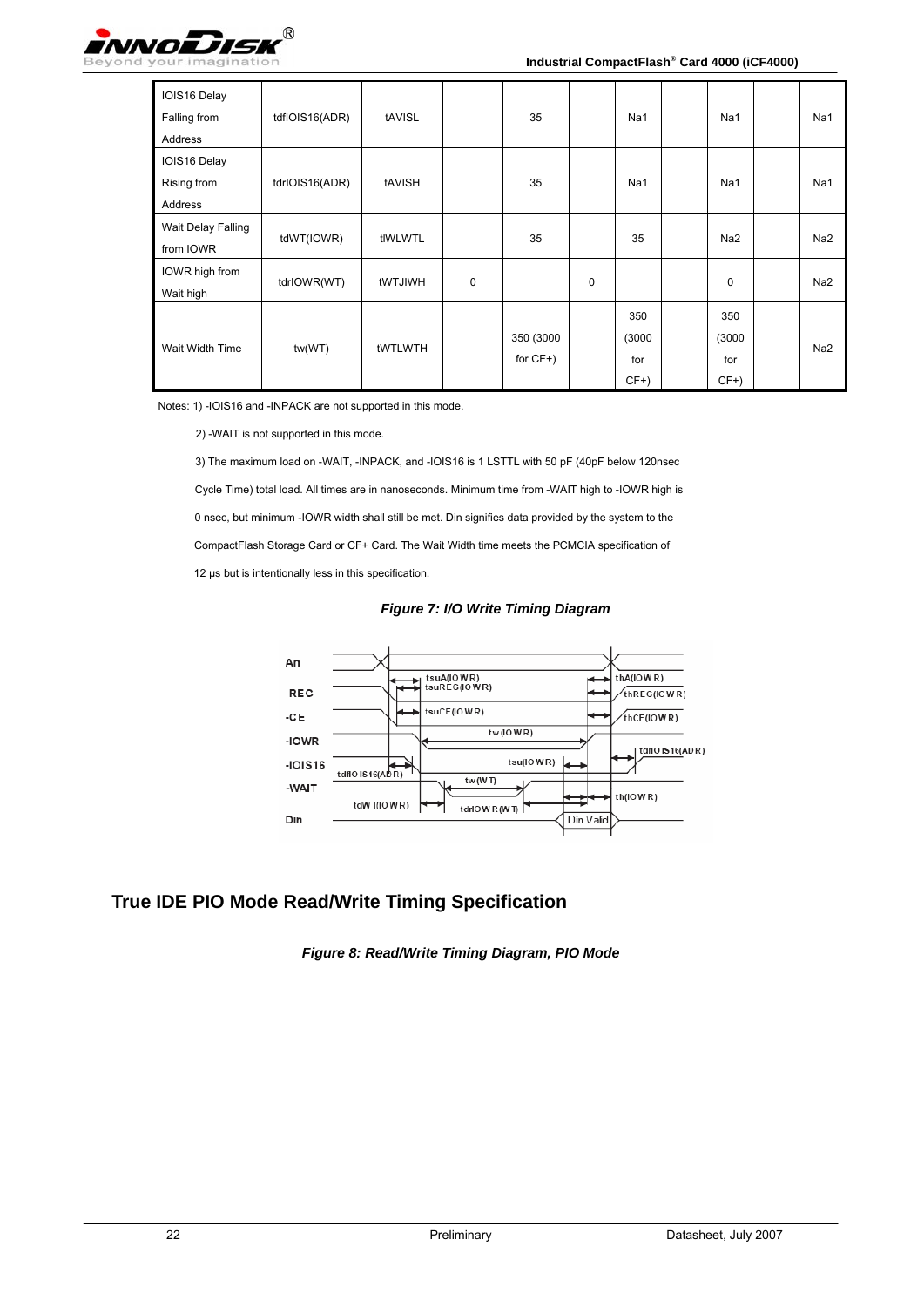<span id="page-22-0"></span>



*Table 14: Read/Write Timing Specifications, PIO Mode 0-6* 

|                | <b>PIO timing parameters</b>              | Mode 0                   | Mode 1                   | Mode 2   | Mode 3 | Mode 4   | Mode 5   | Mode 6   |
|----------------|-------------------------------------------|--------------------------|--------------------------|----------|--------|----------|----------|----------|
| $t_0$          | Cycle time (min.)                         | 600                      | 383                      | 240      | 180    | 120      | 100      | 80       |
| $t_1$          | Address valid to HIOR-/HIOW- setup (min.) | 70                       | 50                       | 30       | 30     | 25       | 15       | 10       |
| t <sub>2</sub> | HIOR-/HIOW- 16-bit (min.)                 | 165                      | 125                      | 100      | 80     | 70       | 65       | 55       |
| t <sub>2</sub> | HIOR-/HIOW- Register 8-bit (min.)         | 290                      | 290                      | 290      | 80     | 70       | 65       | 55       |
| $t_{2i}$       | HIOR-/HIOW- recovery time (min.)          | $\overline{\phantom{0}}$ | $\overline{\phantom{a}}$ |          | 70     | 25       | 25       | 20       |
| $t_3$          | HIOW- data setup (min.)                   | 60                       | 45                       | 30       | 30     | 20       | 20       | 15       |
| $t_4$          | HIOW- data hold (min.)                    | 30                       | 20                       | 15       | 10     | 10       | 5        | 5        |
| t <sub>5</sub> | HIOR- data setup (min.)                   | 50                       | 35                       | 20       | 20     | 20       | 15       | 10       |
| $t_6$          | HIOR- data hold (min.)                    | 5                        | 5                        | 5        | 5      | 5        | 5        | 5        |
| $t_{6z}$       | HIOR- data tri-state (max.)               | 30                       | 30                       | 30       | 30     | 30       | 20       | 20       |
| t <sub>7</sub> | Address valid to IOCS16- assertion (max.) | 90                       | 50                       | 40       | n/a    | n/a      | n/a      | n/a      |
| $t_8$          | Address valid to IOCS16- released (max.)  | 60                       | 45                       | 30       | n/a    | n/a      | n/a      | n/a      |
| $t_{9}$        | HIOR-/HIOW- to address valid hold         | 20                       | 15                       | 10       | 10     | 10       | 10       | 10       |
| $t_{RD}$       | Read data valid to IORDY active (min.)    | 0                        | $\Omega$                 | $\Omega$ | 0      | $\Omega$ | $\Omega$ | $\Omega$ |
| t <sub>A</sub> | <b>IORDY</b> setup time                   | 35                       | 35                       | 35       | 35     | 35       | n/a      | n/a      |
| $t_B$          | IORDY pulse width (max.)                  | 1250                     | 1250                     | 1250     | 1250   | 1250     | n/a      | n/a      |
| $t_c$          | IORDY assertion to release (max.)         | 5                        | 5                        | 5        | 5      | 5        | n/a      | n/a      |

### **True IDE Multiword DMA Mode Read/Write Timing Specification**

*Figure 9: Read/Write Timing Diagram, Multiword DMA Mode*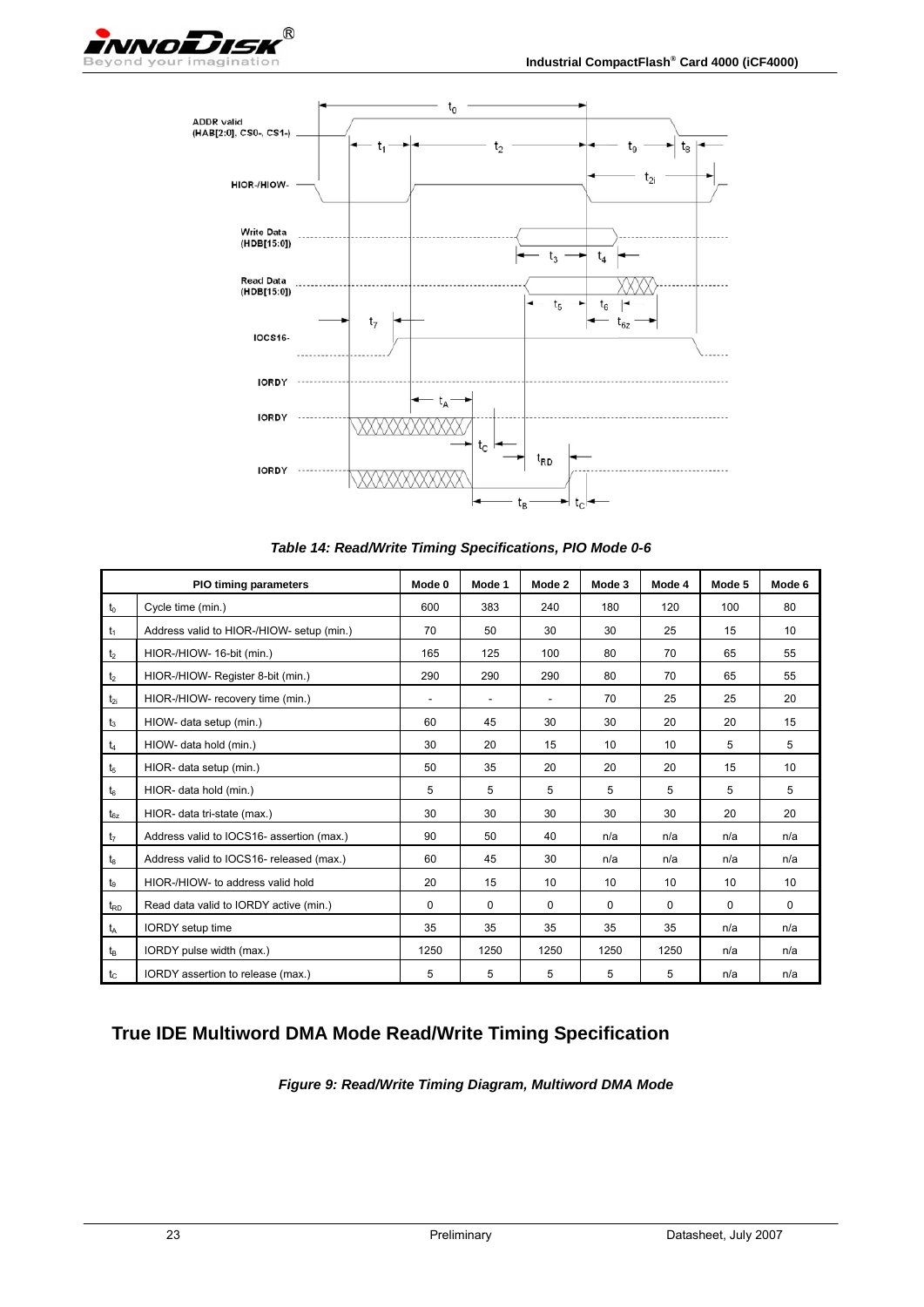<span id="page-23-0"></span>

*Table 15: Read/Write Timing Specifications, Multiword DMA Mode 0-4* 

|                 | <b>Multiword DMA timing parameters</b> | Mode 0 | Mode 1 | Mode 2      | Mode 3 | Mode 4 |
|-----------------|----------------------------------------|--------|--------|-------------|--------|--------|
| $t_0$           | Cycle time (min.)                      | 480    | 150    | 100         | 80     | 120    |
| $t_{\text{D}}$  | HIOR-/HIOW- assertion width (min.)     | 215    | 80     | 65          | 55     | 70     |
| $t_{E}$         | HIOR- data access (max.)               | 150    | 60     | 50          | 45     | 50     |
| tF              | HIOR- data hold (min.)                 | 5      | 5      | 5           | 5      | 5      |
| $t_G$           | HIOR-/HIOW- data setup (min.)          | 100    | 30     | 15          | 10     | 20     |
| $t_H$           | HIOW- data hold (min.)                 | 20     | 15     | 5           | 5      | 10     |
| $t_1$           | DMACK to HIOR-/HIOW- setup (min.)      | 0      | 0      | $\mathbf 0$ | 0      | 0      |
| $t_{\rm J}$     | HIOR-/HIOW- to DMACK hold (min.)       | 20     | 5      | 5           | 5      | 5      |
| $t_{\rm KR}$    | HIOR- negated width (min.)             | 50     | 50     | 25          | 20     | 25     |
| t <sub>kw</sub> | HIOW- negated width (min.)             | 215    | 50     | 25          | 20     | 25     |
| $t_{LR}$        | HIOR- to DMARQ delay (max.)            | 120    | 40     | 35          | 35     | 35     |
| $t_{LW}$        | HIOW- to DMARQ delay (max.)            | 40     | 40     | 35          | 35     | 35     |
| $t_{M}$         | CS1-, CS0- valid to HIOR-/HIOW-        | 50     | 30     | 10          | 5      | 25     |
| $t_{\rm N}$     | CS1-, CS0-hold                         | 15     | 10     | 10          | 10     | 10     |
| tz              | DMACK-                                 | 20     | 25     | 25          | 25     | 25     |

### **True IDE Ultra DMA Mode Read/Write Timing Specification**

*Figure 10: Ultra DMA Mode Data-in Burst Initiation Timing Diagram*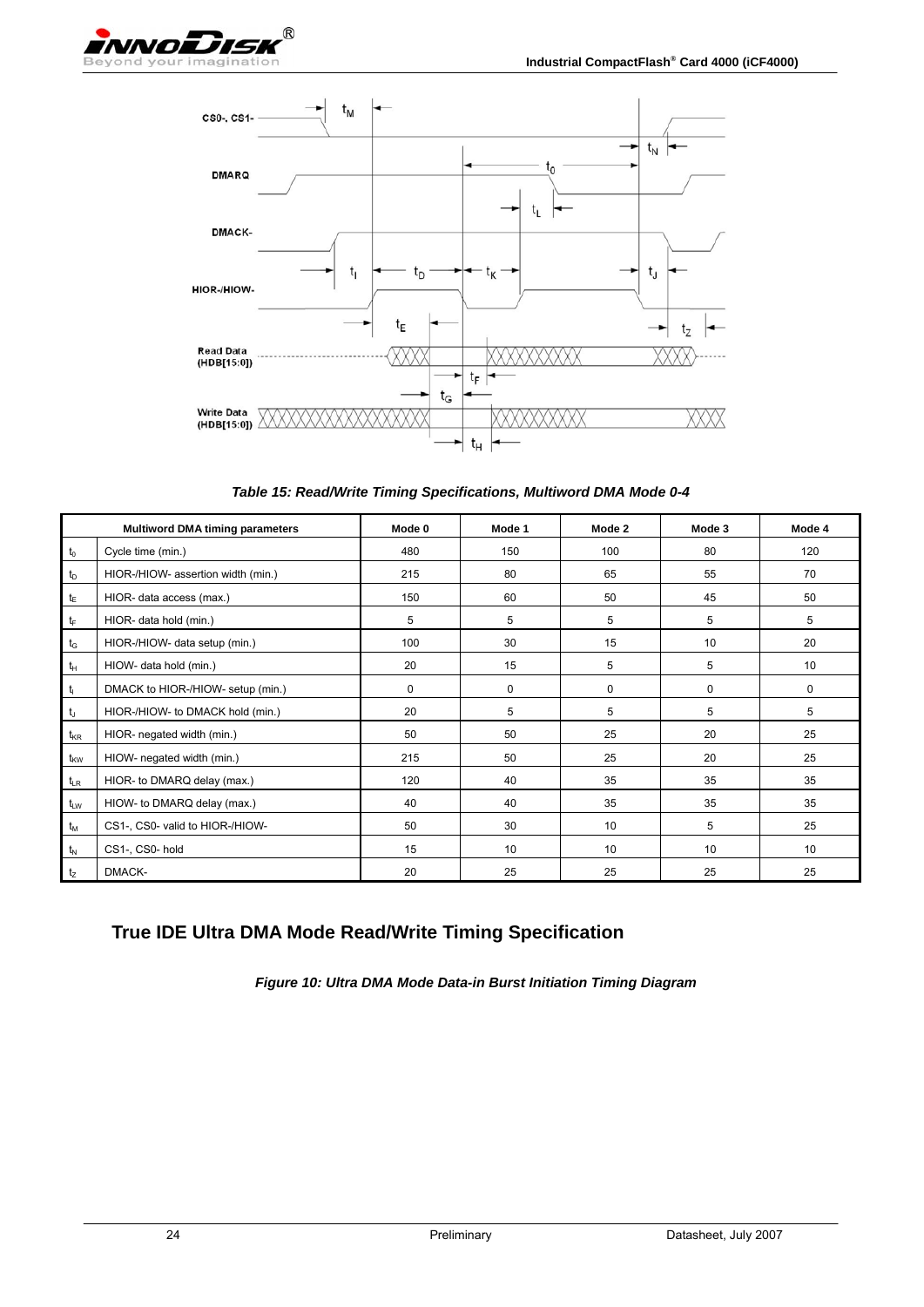<span id="page-24-0"></span>

*Figure 11: Ultra DMA Mode Data-out Burst Initiation Timing Diagram* 



*Figure 12: Sustained Ultra DMA Mode Data-in Burst Timing Diagram*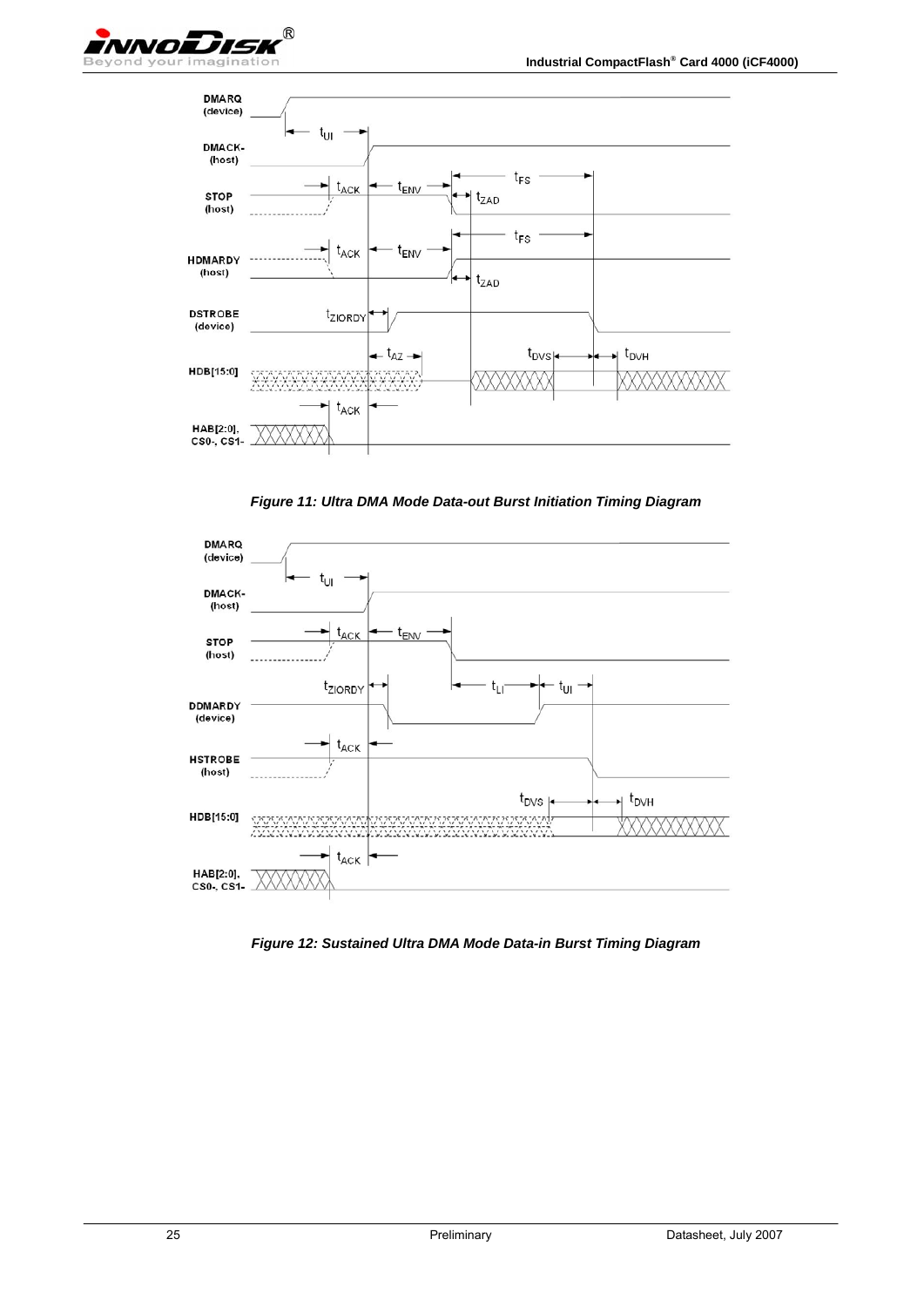<span id="page-25-0"></span>



*Figure 13: Sustained Ultra DMA Mode Data-out Burst Timing Diagram* 



#### *Table 16: Timing Diagram, Ultra DMA Mode 0-4*

| <b>Ultra DMA timing parameters</b> |                                                                                                                                               | Mode 0 |      | Mode 1                   |      | Mode 2 |      | Mode 3 |      | Mode 4 |      |
|------------------------------------|-----------------------------------------------------------------------------------------------------------------------------------------------|--------|------|--------------------------|------|--------|------|--------|------|--------|------|
|                                    |                                                                                                                                               | Min.   | Max. | Min.                     | Max. | Min.   | Max. | Min.   | Max. | Min.   | Max. |
| $t_{2CYC}$                         | Typical sustained average two cycle time                                                                                                      | 240    | ٠    | 160                      | ۰    | 120    | ٠    | 90     | ۰    | 60     | ٠    |
| t <sub>cyc</sub>                   | Cycle time allowing for asymmetry and clock variations<br>(from STROBE edge to STROBE edge)                                                   | 112    | ٠    | 73                       | ۰    | 54     | ۰    | 39     | ۰    | 25     |      |
| $t_{2CYC}$                         | Two cycle time allowing for clock variations (from rising<br>edge to next rising edge or from falling edge to next<br>falling edge of STROBE) | 230    | ٠    | 153                      | ۰    | 115    | ٠    | 86     | ٠    | 57     |      |
| $t_{DS}$                           | Data setup time (at recipient)                                                                                                                | 15     | ٠    | 10                       | ÷    | 7      | ÷    | 7      | ÷    | 5      |      |
| $t_{\text{DH}}$                    | Data hold time (at recipient)                                                                                                                 | 5      | ٠    | 5                        |      | 5      | ٠    | 5      | ٠    | 5      |      |
| $t_{\text{DVS}}$                   | Data valid setup time at sender (from data bus being<br>valid until STROBE edge)                                                              | 70     | ۰    | 48                       |      | 31     | ٠    | 20     |      | 6.7    |      |
| $t_{\text{DVH}}$                   | Data valid hold time at sender (from STROBE edge<br>until data may become invalid)                                                            | 6.2    | ۰    | 6.2                      |      | 6.2    | ۰    | 6.2    |      | 6.2    |      |
| $t_{FS}$                           | First STROBE<br>time (for device to<br>first negate<br>DSTROBE from STOP during a data in burst)                                              | ۰      | 230  | $\overline{\phantom{a}}$ | 200  |        | 170  | ٠      | 130  | ٠      | 120  |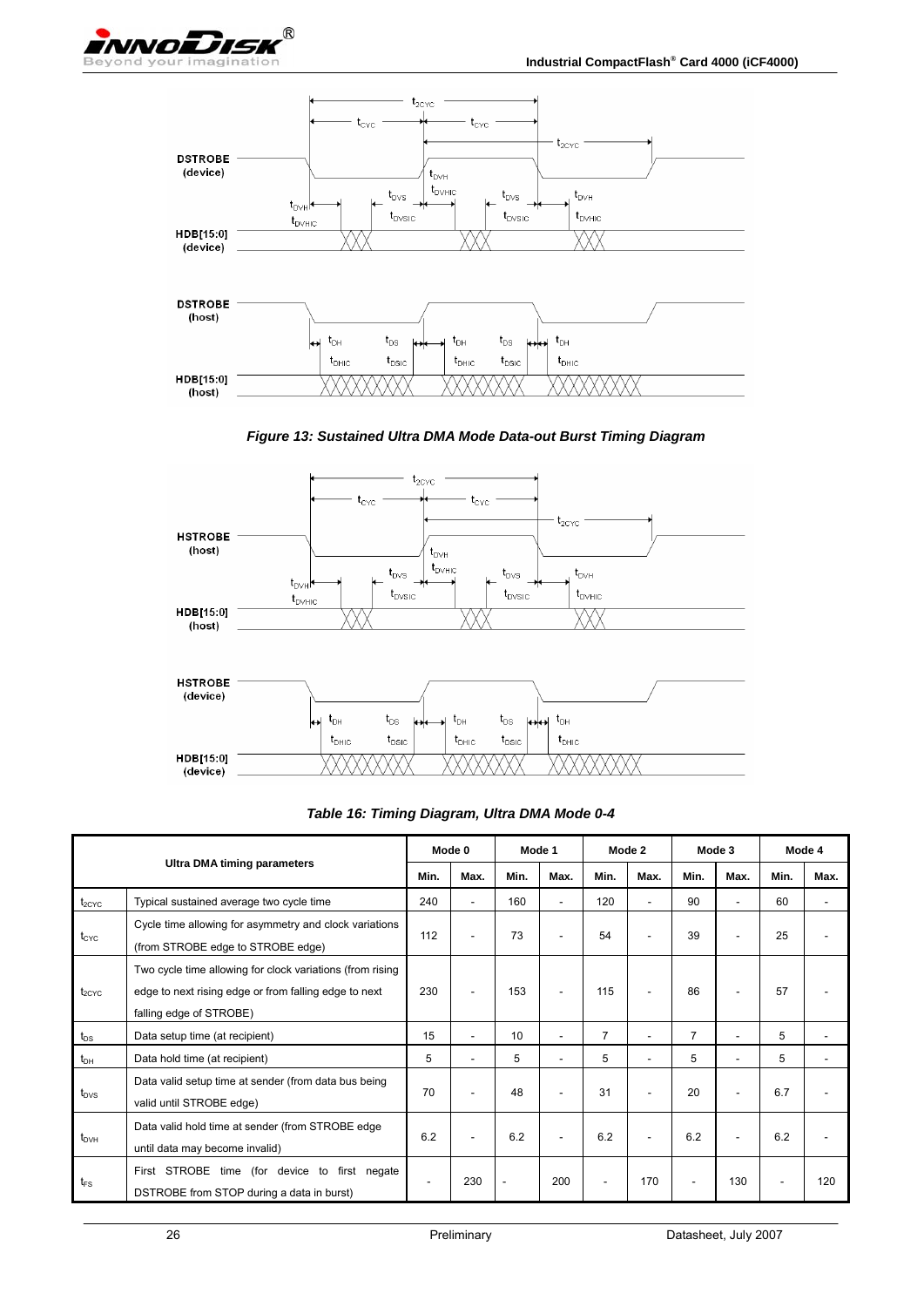<span id="page-26-0"></span>

| <b>Ultra DMA timing parameters</b> |                                                                                                     |                          | Mode 0 | Mode 1   |                | Mode 2                   |      | Mode 3   |      | Mode 4         |                          |
|------------------------------------|-----------------------------------------------------------------------------------------------------|--------------------------|--------|----------|----------------|--------------------------|------|----------|------|----------------|--------------------------|
|                                    |                                                                                                     | Min.                     | Max.   | Min.     | Max.           | Min.                     | Max. | Min.     | Max. | Min.           | Max.                     |
| $t_{Li}$                           | Limited interlock time                                                                              | $\Omega$                 | 150    | $\Omega$ | 150            | $\Omega$                 | 150  | 0        | 100  | $\Omega$       | 100                      |
| $t_{\rm MLI}$                      | Interlock time with minimum                                                                         | 20                       | ÷.     | 20       | ÷              | 20                       |      | 20       |      | 20             | ÷                        |
| $t_{UI}$                           | Unlimited interlock time                                                                            | 0                        | ÷.     | 0        |                | $\mathbf 0$              |      | $\Omega$ | ÷    | $\mathbf 0$    | ÷,                       |
| $t_{AZ}$                           | Maximum time allowed for output drivers to release<br>(from being asserted or negated)              | $\overline{\phantom{a}}$ | 10     |          | 10             |                          | 10   |          | 10   | ٠              | 10                       |
| t <sub>ZAH</sub>                   | Minimum delay time required for output drivers to                                                   | 20                       | L,     | 20       | $\overline{a}$ | 20                       | ÷    | 20       | ÷,   | 20             | $\overline{\phantom{a}}$ |
| t <sub>zad</sub>                   | assert or negate (from released state)                                                              | $\Omega$                 | ÷.     | 0        |                | $\Omega$                 |      | 0        | ÷,   | 0              | $\overline{a}$           |
| t <sub>ENV</sub>                   | Envelope time (from DMACK- to<br><b>STOP</b><br>and<br>HDMARDY- during data out burst initiation)   | 20                       | 70     | 20       | 70             | 20                       | 70   | 20       | 55   | 20             | 55                       |
| $t_{\text{RFS}}$                   | Ready-to-final-STROBE time (no STROBE edges shall<br>be sent this long after negation of DMARDY-)   | $\overline{\phantom{a}}$ | 75     |          | 70             |                          | 60   |          | 60   |                | 60                       |
| $t_{RP}$                           | Ready-to-pause time (time that recipient shall wait to<br>initiate pause after negating DMARDY-)    | 160                      | ÷,     | 125      | ٠              | 100                      |      | 100      | ÷    | 100            |                          |
| t <sub>IORDYZ</sub>                | Pull-up time before allowing IORDY to be released                                                   | ÷,                       | 20     | $\sim$   | 20             | $\overline{\phantom{a}}$ | 20   | $\sim$   | 20   | $\blacksquare$ | 20                       |
| tziordy                            | Minimum time device shall wait before driving IORDY                                                 | 0                        |        | 0        |                | $\mathbf 0$              |      | 0        |      | $\mathbf 0$    | ä,                       |
| $t_{ACK}$                          | Setup and hold times for DMACK- (before assertion or<br>negation)                                   | 20                       | ÷      | 20       |                | 20                       |      | 20       | ÷    | 20             |                          |
| $t_{SS}$                           | Time from STROBE edge to negation of DMARQ or<br>assertion of STOP (when sender terminates a burst) | 50                       |        | 50       |                | 50                       |      | 20       |      | 20             |                          |
|                                    |                                                                                                     |                          |        |          |                |                          |      |          |      |                |                          |

## **Supported IDE Commands**

iCF2000+ supports the commands listed in Table 17.

|  | Table 17: IDE Commands |
|--|------------------------|
|  |                        |

| <b>Command Name</b>              | <b>Command Code</b> |
|----------------------------------|---------------------|
| <b>Check Power Mode</b>          | 98H or E5H          |
| <b>Execute Device Diagnostic</b> | 90H                 |
| Erase Sector                     | C <sub>OH</sub>     |
| <b>Format Track</b>              | 50H                 |
| <b>Identify Device</b>           | <b>ECH</b>          |
| Idle                             | 97H or E3H          |
| Idle immediate                   | 95H or E1H          |
| Initialize Device Parameters     | 91H                 |
| <b>NOP</b>                       | 00H                 |
| Read Buffer                      | E4H                 |
| Read DMA                         | C8H                 |
| Read Long Sector                 | 22H or 23H          |
| Read Multiple                    | C <sub>4</sub> H    |
| Read Sector(s)                   | 20H or 21H          |
| Read Verify Sector(s)            | 40H or 41H          |
| Recalibrate                      | 1XH                 |
| <b>Request Sense</b>             | 03H                 |
| Security Disable Password        | F6H                 |
| Security Erase Prepare           | F3H                 |
| <b>Security Erase Unit</b>       | F4H                 |